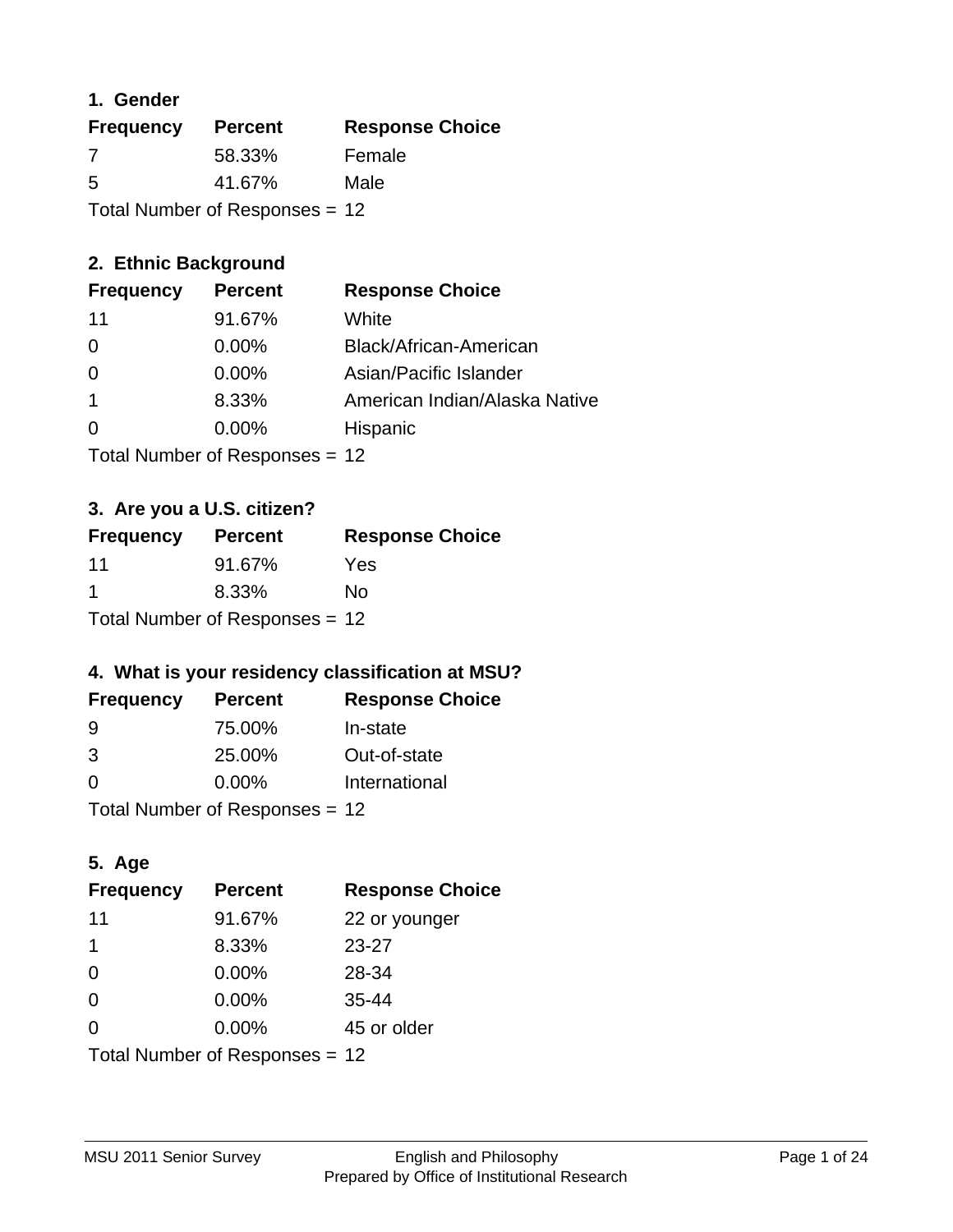**6. Has either of your parents received a bachelor's degree?**

| <b>Frequency</b> | <b>Percent</b>                   | <b>Response Choice</b> |
|------------------|----------------------------------|------------------------|
| 6                | 50.00%                           | Yes                    |
| 6                | 50.00%                           | Nο                     |
|                  | Total Number of Responses $= 12$ |                        |

## **7. Has either of your parents received a degree from Murray State?**

| <b>Frequency</b> | <b>Percent</b> | <b>Response Choice</b> |
|------------------|----------------|------------------------|
| -3               | 25.00%         | Yes                    |
| -9               | 75.00%         | No                     |

Total Number of Responses = 12

## **8. What was your original entry status to MSU?**

| <b>Frequency</b>     | <b>Percent</b>                    | <b>Response Choice</b>                           |
|----------------------|-----------------------------------|--------------------------------------------------|
| -11                  | 91.67%                            | Freshman                                         |
| $\Omega$             | $0.00\%$                          | Transfer from community college/technical school |
| $\blacktriangleleft$ | 8.33%                             | Transfer from 4-yr institution                   |
|                      | $Total Number of DoEROR 202 - 42$ |                                                  |

Total Number of Responses = 12

## **9. If transfer student, how many credits were transferred?**

| <b>Frequency</b>              | <b>Percent</b> | <b>Response Choice</b> |
|-------------------------------|----------------|------------------------|
| 1                             | 100.00%        | 12 or fewer            |
| 0                             | $0.00\%$       | $13 - 30$              |
| 0                             | $0.00\%$       | $31 - 60$              |
| $\Omega$                      | $0.00\%$       | Over <sub>60</sub>     |
| $Total Number of Denonce = 4$ |                |                        |

Total Number of Responses = 1

## **10. If transfer student, approximately what percent of your University Studies (general education) classes did you take at Murray State?**

| <b>Frequency</b>              | <b>Percent</b> | <b>Response Choice</b> |
|-------------------------------|----------------|------------------------|
| $\Omega$                      | $0.00\%$       | Under 25%              |
| $\Omega$                      | 0.00%          | 25-49%                 |
| $\Omega$                      | $0.00\%$       | 50-74%                 |
| 1                             | 100.00%        | 75-100%                |
| Total Number of Responses = 1 |                |                        |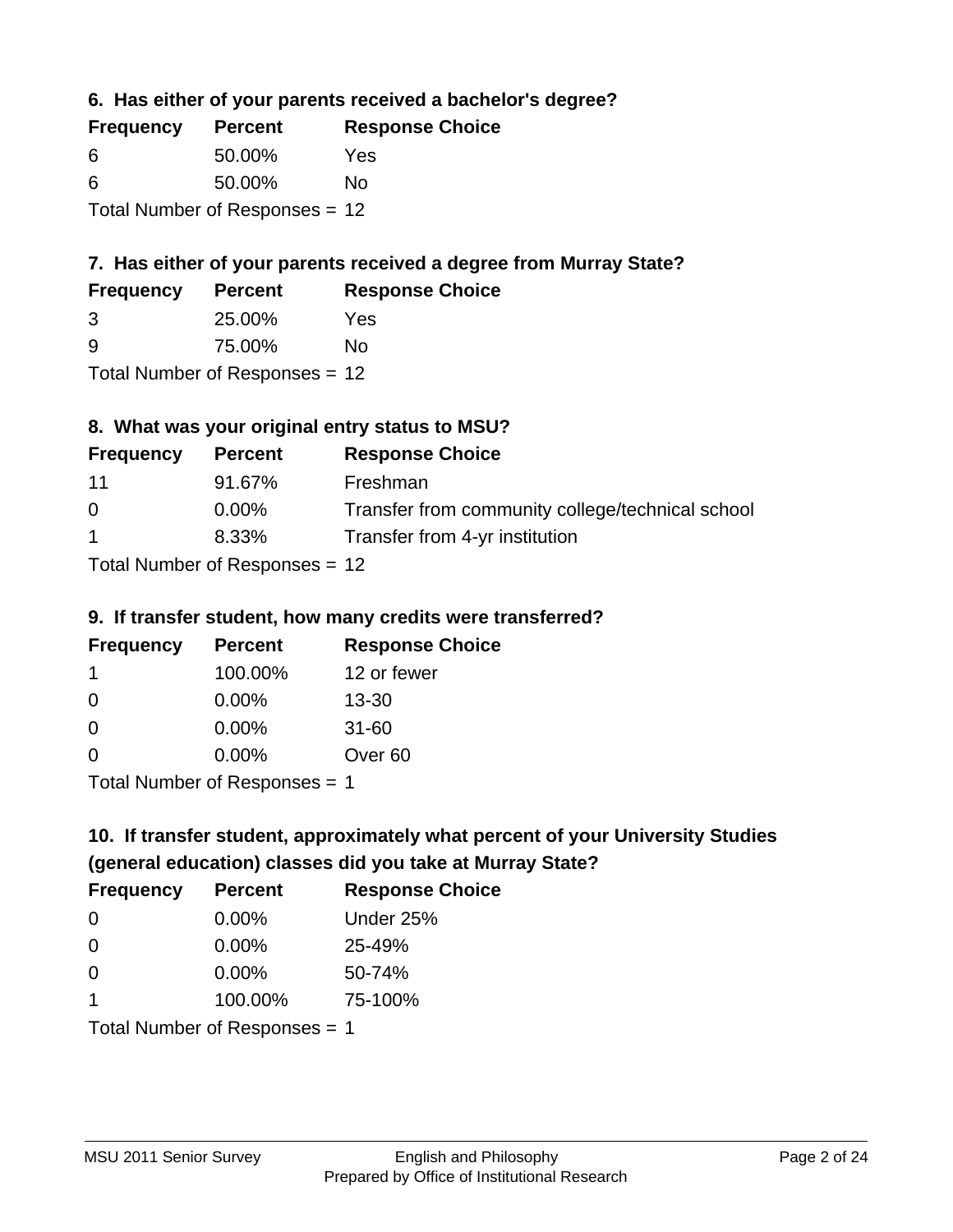## **11. What has been your attendance status at MSU?**

| <b>Frequency</b>               | <b>Percent</b> | <b>Response Choice</b>     |
|--------------------------------|----------------|----------------------------|
| 12                             | 100.00%        | <b>Primarily full-time</b> |
| 0                              | $0.00\%$       | <b>Primarily part-time</b> |
| Total Number of Responses = 12 |                |                            |

## **12. In which Residential College are you a member?**

| <b>Frequency</b> | <b>Percent</b> | <b>Response Choice</b>            |
|------------------|----------------|-----------------------------------|
| 0                | 0.00%          | Do not know                       |
|                  | 8.33%          | <b>Clark College</b>              |
| 0                | 0.00%          | <b>Elizabeth College</b>          |
| 2                | 16.67%         | <b>Franklin-Springer Colleges</b> |
| 2                | 16.67%         | <b>Hart College</b>               |
| 2                | 16.67%         | <b>Hester College</b>             |
| 2                | 16.67%         | <b>Regents College</b>            |
|                  | 8.33%          | <b>Richmond College</b>           |
| 2                | 16.67%         | <b>White College</b>              |
|                  |                |                                   |

Total Number of Responses = 12

## **13. Have you ever received any type of Financial Aid while at MSU? (Scholarships, grants, work-study, etc.)**

| <b>Frequency</b> | <b>Percent</b>            | <b>Response Choice</b> |
|------------------|---------------------------|------------------------|
| 10               | 83.33%                    | Yes                    |
| $\mathcal{P}$    | 16.67%                    | Nο                     |
|                  | Total Number of Deepersee |                        |

Total Number of Responses = 12

## **14. What degree are you seeking at this time?**

| <b>Frequency</b> | <b>Percent</b>                 | <b>Response Choice</b> |
|------------------|--------------------------------|------------------------|
| 0                | $0.00\%$                       | Associate              |
| 12               | 100.00%                        | <b>Baccalaureate</b>   |
|                  | Total Number of Responses = 12 |                        |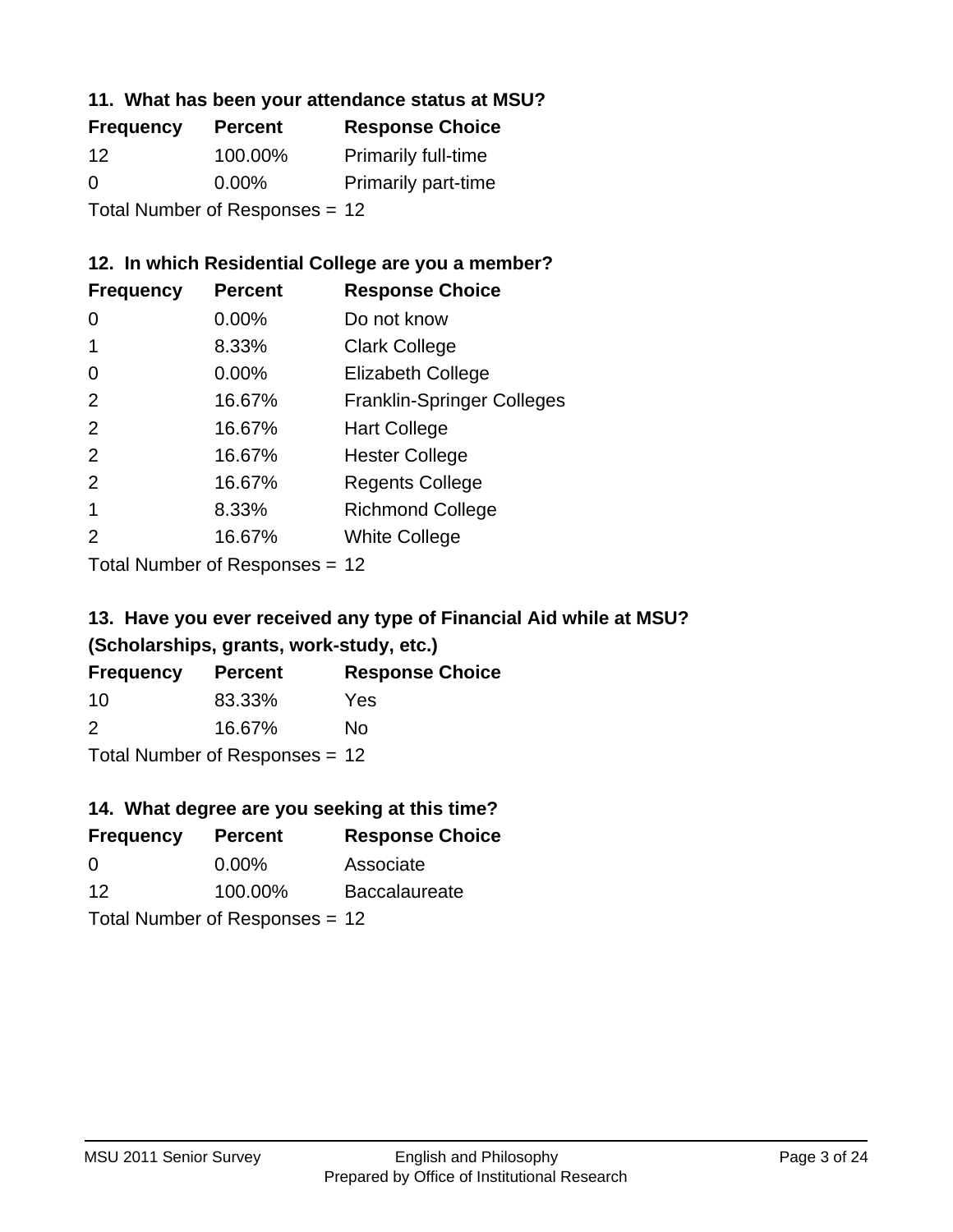**15. How many years will it take you to complete your degree from the point of your initial enrollment in college (including any time at a previous institution)?**

| <b>Frequency</b> | <b>Percent</b> | <b>Response Choice</b> |
|------------------|----------------|------------------------|
| 0                | 0.00%          | Two                    |
| $\Omega$         | 0.00%          | <b>Three</b>           |
| 10               | 83.33%         | Four                   |
| 1                | 8.33%          | Five                   |
| $\Omega$         | 0.00%          | <b>Six</b>             |
|                  | 8.33%          | More than six          |
|                  |                |                        |

Total Number of Responses = 12

#### **16. In what range does your grade point average fall?**

| <b>Frequency</b> | <b>Percent</b> | <b>Response Choice</b> |
|------------------|----------------|------------------------|
|                  | 8.33%          | $2.00 - 2.50$          |
|                  | 8.33%          | $2.51 - 3.00$          |
| 6                | 50.00%         | $3.01 - 3.50$          |
|                  | 33.33%         | $3.51 - 4.00$          |
|                  |                |                        |

Total Number of Responses = 12

## **They are used to sort the data, and do not appear in this table Questions 17 and 18 relate to department and program information.**

#### **19. For what purpose did you enroll at MSU?**

| <b>Frequency</b> | <b>Percent</b>                 | <b>Response Choice</b>                    |
|------------------|--------------------------------|-------------------------------------------|
| 0                | $0.00\%$                       | To receive an associate degree            |
| 12               | 100.00%                        | To receive a baccalaureate degree         |
| 0                | $0.00\%$                       | To take a few job related courses         |
| $\Omega$         | $0.00\%$                       | To transfer to another college/university |
|                  | Total Number of Reconcese - 12 |                                           |

Total Number of Responses = 12

# **20. What is the highest degree you eventually hope to receive?**

| <b>Frequency</b>          | <b>Percent</b> | <b>Response Choice</b> |
|---------------------------|----------------|------------------------|
| 0                         | $0.00\%$       | Associate              |
| 2                         | 16.67%         | <b>Baccalaureate</b>   |
| 4                         | 33.33%         | Graduate               |
| 6                         | 50.00%         | Professional           |
| Total Number of Despanses |                |                        |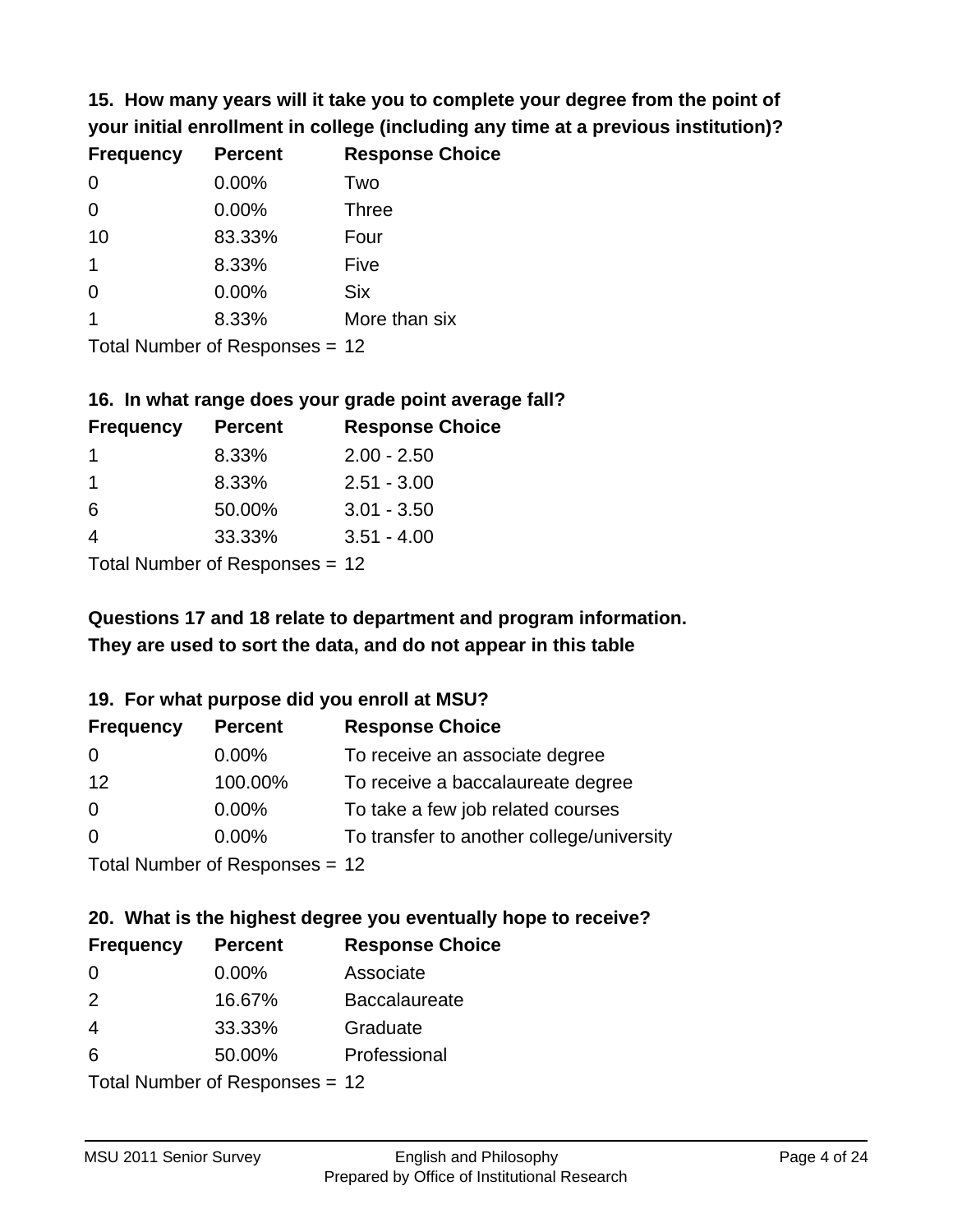#### **21. Which best describes your situation?**

| <b>Frequency</b> | <b>Percent</b> | <b>Response Choice</b>               |
|------------------|----------------|--------------------------------------|
| 3                | 25.00%         | Did not change major/area            |
|                  | 8.33%          | Did not initially declare major/area |
| 8                | 66.67%         | Changed major/area                   |
|                  |                |                                      |

Total Number of Responses = 12

## **22. While school was in session during the past year, how many hours per week, on average, did you work for pay?**

| <b>Frequency</b> | <b>Percent</b> | <b>Response Choice</b> |
|------------------|----------------|------------------------|
| -1               | 8.33%          | Did not work           |
| 2                | 16.67%         | Worked 1-10 hrs        |
| 7                | 58.33%         | Worked 11-20 hrs       |
| $\mathbf 1$      | 8.33%          | Worked 21-30 hrs       |
| $\Omega$         | 0.00%          | Worked 31-40 hrs       |
|                  | 8.33%          | Worked over 40 hrs     |
|                  |                |                        |

Total Number of Responses = 12

#### **23. For the most part, were classes offered at times convenient to you?**

| <b>Frequency</b>               | <b>Percent</b> | <b>Response Choice</b> |  |
|--------------------------------|----------------|------------------------|--|
| 10                             | 83.33%         | Yes                    |  |
| $\mathcal{P}$                  | 16.67%         | No.                    |  |
| Total Number of Responses = 12 |                |                        |  |

## **24. If no, what time would you have preferred?**

| <b>Frequency</b> | <b>Percent</b>                  | <b>Response Choice</b> |
|------------------|---------------------------------|------------------------|
| $\Omega$         | $0.00\%$                        | Late afternoon         |
| $\mathbf 1$      | 50.00%                          | Evening                |
| $\Omega$         | $0.00\%$                        | Weekend                |
| -1               | 50.00%                          | During the day         |
|                  | Total Number of Responses $= 2$ |                        |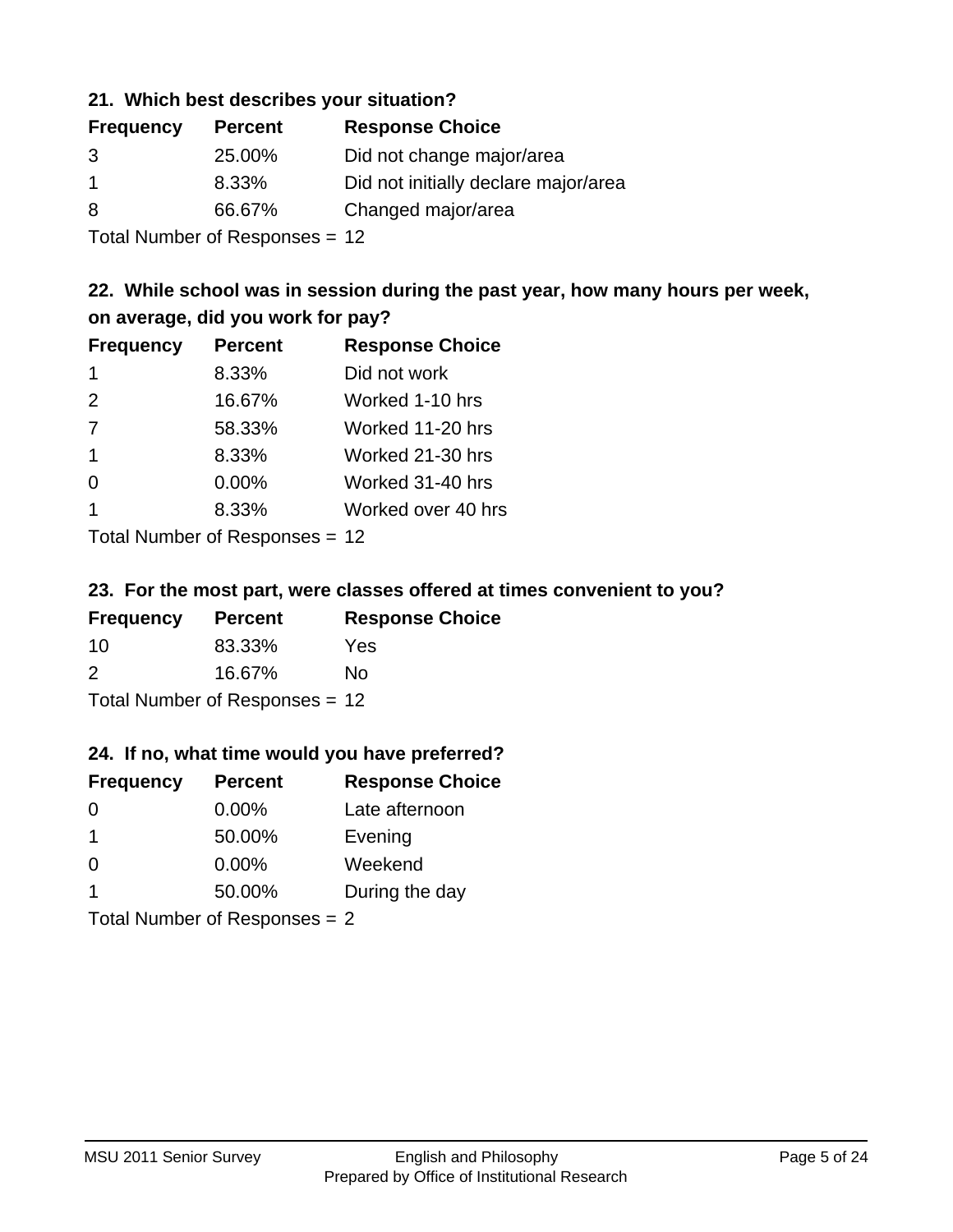# **25. Which best describes the location where you completed the majority of your**

| coursework? |
|-------------|
|-------------|

| <b>Frequency</b> | <b>Percent</b>                 | <b>Response Choice</b> |
|------------------|--------------------------------|------------------------|
| 12               | 100.00%                        | Murray                 |
| 0                | 0.00%                          | Paducah                |
| 0                | 0.00%                          | Ft. Campbell           |
| 0                | 0.00%                          | Madisonville           |
| 0                | 0.00%                          | Hopkinsville           |
| 0                | $0.00\%$                       | Henderson              |
| 0                | 0.00%                          | On the Internet        |
| 0                | 0.00%                          | Other                  |
|                  | Total Number of Responses = 12 |                        |

## **26. Did you take any online courses while at Murray State?**

| <b>Frequency</b> | <b>Percent</b>                   | <b>Response Choice</b> |
|------------------|----------------------------------|------------------------|
| -4               | 33.33%                           | Yes                    |
| -8               | 66.67%                           | No.                    |
|                  | Total Number of Responses = $12$ |                        |

## **27. Did it take you an extra semester or more to complete degree requirements at Murray State?**

| <b>Frequency</b> | <b>Percent</b>                   | <b>Response Choice</b> |
|------------------|----------------------------------|------------------------|
| 3                | 25.00%                           | Yes                    |
| 9                | 75.00%                           | No                     |
|                  | Total Number of Responses = $12$ |                        |

#### **28. If yes, why did it take you an extra semester or more?**

| <b>Frequency</b> | <b>Percent</b>                  | <b>Response Choice</b>                                       |
|------------------|---------------------------------|--------------------------------------------------------------|
| $\overline{2}$   | 50.00%                          | Work obligation limited my enrollment.                       |
| 2                | 50.00%                          | Family obligations limited my enrollment.                    |
| $\mathbf 0$      | $0.00\%$                        | Tuition and other costs of attendance limited my enrollment. |
| $\overline{0}$   | $0.00\%$                        | A decision to change majors added to my requirements.        |
| $\mathbf 0$      | $0.00\%$                        | A required course or courses were not offered.               |
| $\mathbf 0$      | $0.00\%$                        | Credits were lost transferring to Murray State.              |
| $\overline{0}$   | $0.00\%$                        | Other                                                        |
|                  | Total Number of Responses $-$ 1 |                                                              |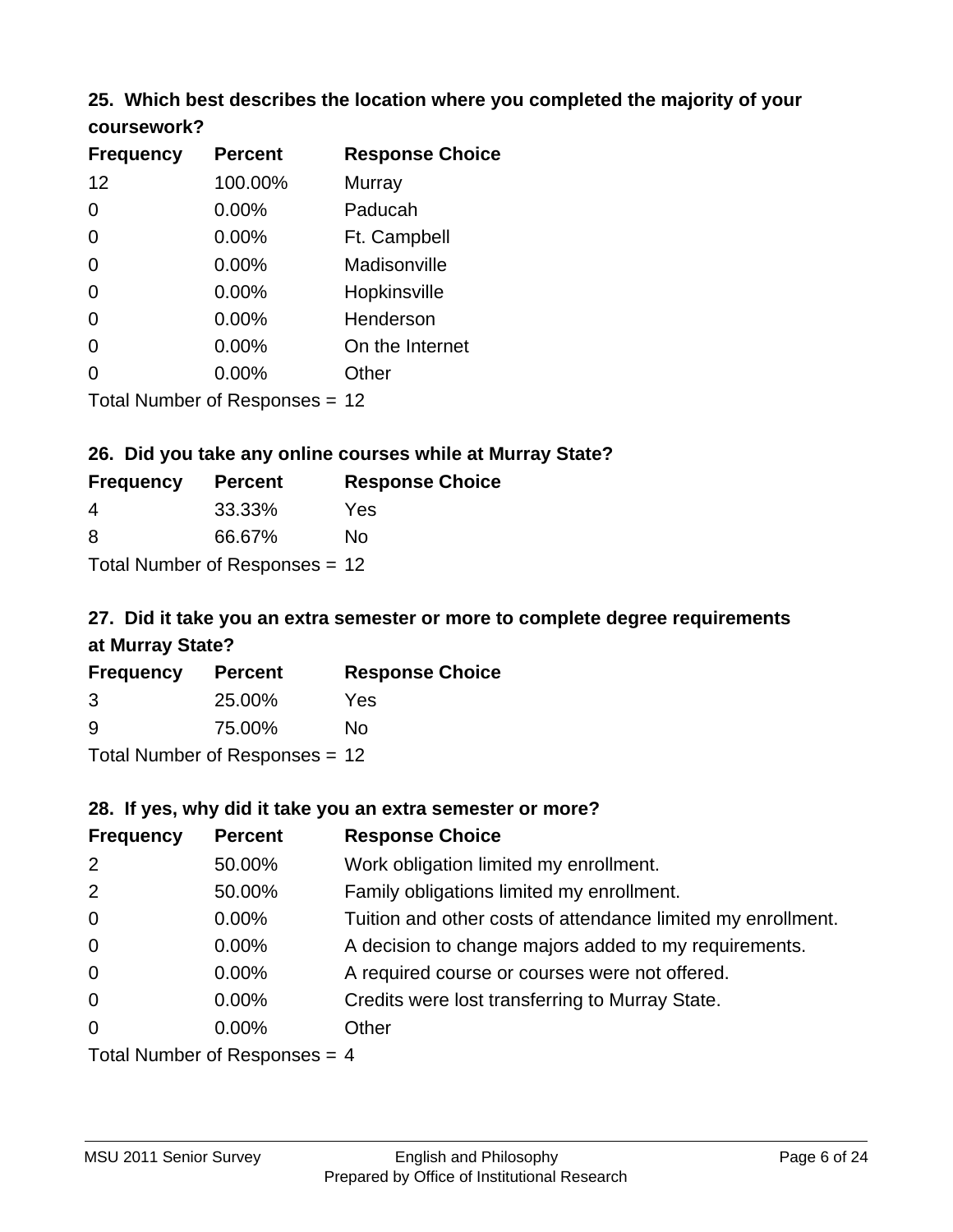## **29. Did you have trouble getting any course(s) you needed while at Murray State?**

| <b>Frequency</b>               | <b>Percent</b> | <b>Response Choice</b> |  |
|--------------------------------|----------------|------------------------|--|
| -4                             | 33.33%         | Yes                    |  |
| -8                             | 66.67%         | N٥                     |  |
| Total Number of Responses = 12 |                |                        |  |

## **30. If yes, why did you have trouble getting the course?**

| <b>Frequency</b> | <b>Percent</b> | <b>Response Choice</b>                                |
|------------------|----------------|-------------------------------------------------------|
| $\overline{4}$   | 66.67%         | Not offered the semester I needed it.                 |
| $\mathbf{1}$     | 16.67%         | Not offered at hours convenient to my work schedule.  |
| $\overline{1}$   | 16.67%         | Not offered at hours suitable for my school schedule. |
| $\overline{0}$   | $0.00\%$       | All course sections were closed.                      |
| $\overline{0}$   | $0.00\%$       | I was unaware of the prerequisites for the course.    |
|                  |                |                                                       |

Total Number of Responses  $= 6$ 

## **31. Which statement best describes your experience with off-campus coop/internship?**

| <b>Frequency</b>     | <b>Percent</b> | <b>Response Choice</b>             |
|----------------------|----------------|------------------------------------|
| 11                   | 91.67%         | Cannot judge, I did not have one.  |
| $\blacktriangleleft$ | 8.33%          | My experience was very valuable.   |
| $\Omega$             | 0.00%          | My experience was valuable.        |
| $\Omega$             | 0.00%          | My experience was of little value. |
| $\Omega$             | 0.00%          | My experience was of no value.     |
|                      |                |                                    |

Total Number of Responses = 12

## **32. Which statement best describes your experience with on-campus faculty-directed research, scholarly, or creative project?**

| <b>Frequency</b> | <b>Percent</b>               | <b>Response Choice</b>             |
|------------------|------------------------------|------------------------------------|
| 7                | 58.33%                       | Cannot judge; I did not have one.  |
| 2                | 16.67%                       | My experience was very valuable.   |
| 2                | 16.67%                       | My experience was valuable.        |
| $\overline{1}$   | 8.33%                        | My experience was of little value. |
| $\Omega$         | 0.00%                        | My experience was of no value.     |
|                  | Total Number of Deepensee 49 |                                    |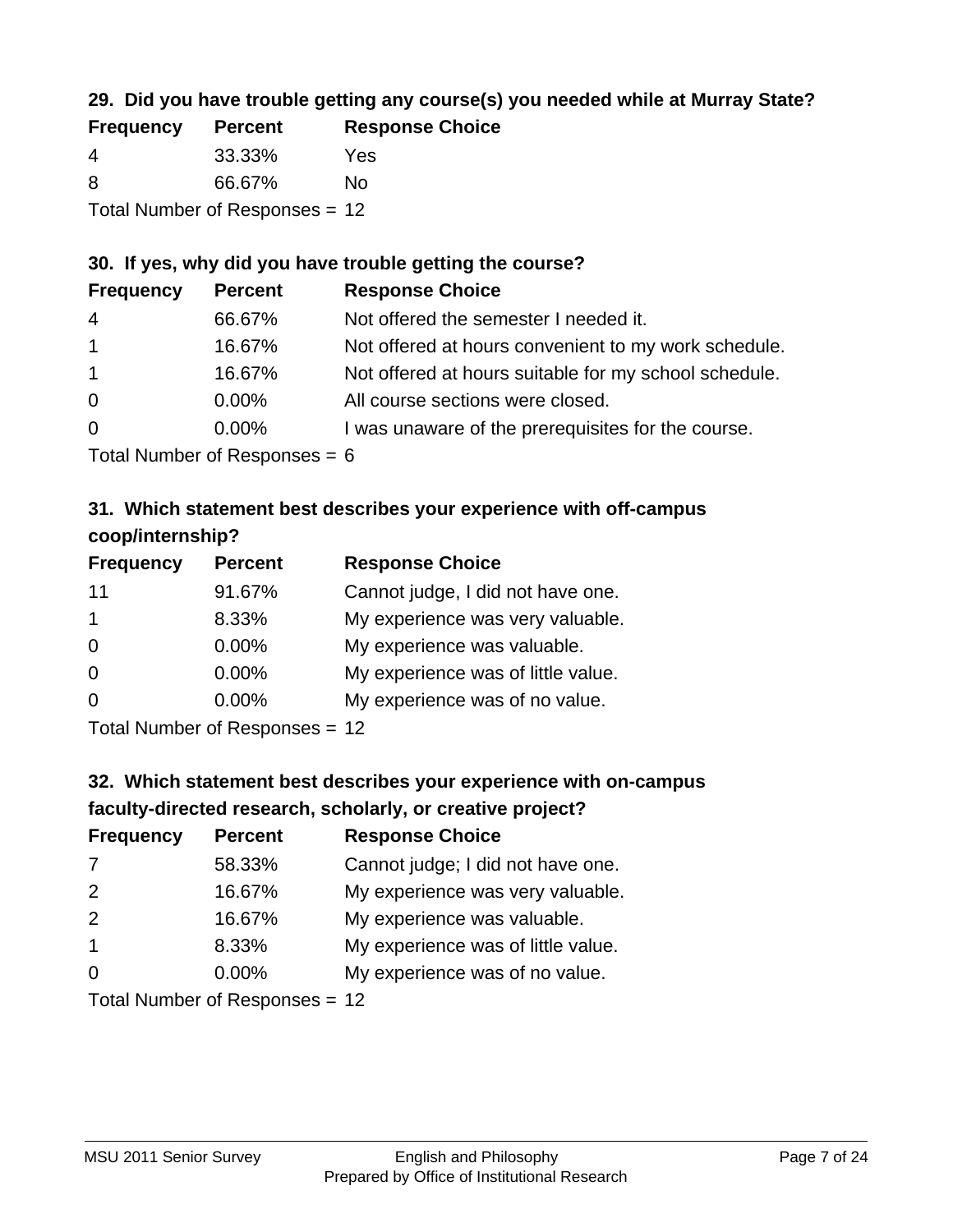#### **33. Which statement best describes your experience with academic advising in your major/area?**

| $\mathbf{u}$ yvu $\mathbf{u}$ yvu $\mathbf{v}$ |                |                                                       |
|------------------------------------------------|----------------|-------------------------------------------------------|
| <b>Frequency</b>                               | <b>Percent</b> | <b>Response Choice</b>                                |
| 0                                              | $0.00\%$       | Cannot judge; I did not make use of the opportunity.  |
| 10                                             | 83.33%         | I was satisfied with information my adviser provided. |
| 2                                              | 16.67%         | Advice was inaccurate, incomplete, or misleading.     |
| $\overline{0}$                                 | $0.00\%$       | My adviser was not available.                         |
|                                                |                |                                                       |

Total Number of Responses = 12

## **For questions 34-48, indicate the extent to which you were satisfied.**

| 34. Class size relative to type of course |  |  |  |  |  |  |  |  |
|-------------------------------------------|--|--|--|--|--|--|--|--|
|-------------------------------------------|--|--|--|--|--|--|--|--|

| <b>Frequency</b> | <b>Percent</b>                 | <b>Response Choice</b> |
|------------------|--------------------------------|------------------------|
| -5               | 41.67%                         | Very satisfied         |
| 7                | 58.33%                         | Satisfied              |
| $\Omega$         | $0.00\%$                       | <b>Dissatisfied</b>    |
| $\Omega$         | 0.00%                          | Very dissatisfied      |
|                  | Total Number of Recnonces - 12 |                        |

Total Number of Responses = 12

## **35. Out-of-class availability of faculty**

| <b>Frequency</b> | <b>Percent</b>            | <b>Response Choice</b> |
|------------------|---------------------------|------------------------|
| 5                | 41.67%                    | Very satisfied         |
| 6                | 50.00%                    | Satisfied              |
| $\overline{1}$   | 8.33%                     | <b>Dissatisfied</b>    |
| $\Omega$         | $0.00\%$                  | Very dissatisfied      |
|                  | Total Number of DoEROR 0. |                        |

I otal Number of Responses = 12

## **36. Effectiveness of your high school preparation for college work**

| <b>Frequency</b> | <b>Percent</b>                 | <b>Response Choice</b> |
|------------------|--------------------------------|------------------------|
| 6                | 50.00%                         | Very satisfied         |
| 3                | 25.00%                         | Satisfied              |
| $\mathbf 1$      | 8.33%                          | <b>Dissatisfied</b>    |
| 2                | 16.67%                         | Very dissatisfied      |
|                  | Total Number of Responses = 12 |                        |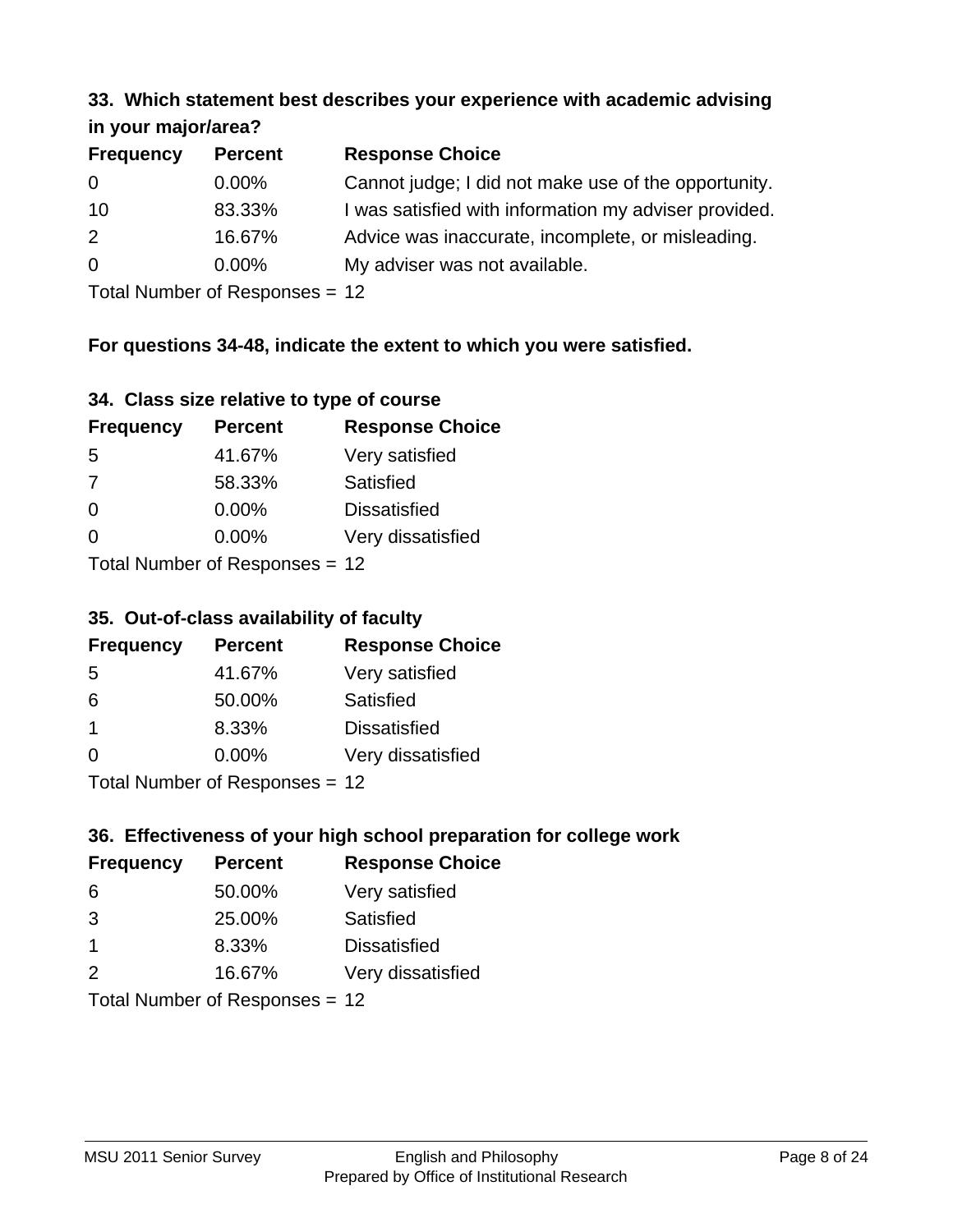## **37. Fairness of faculty in their treatment of individual students**

| <b>Frequency</b> | <b>Percent</b> | <b>Response Choice</b> |
|------------------|----------------|------------------------|
| 4                | 33.33%         | Very satisfied         |
| 8                | 66.67%         | Satisfied              |
| $\Omega$         | $0.00\%$       | <b>Dissatisfied</b>    |
| $\Omega$         | 0.00%          | Very dissatisfied      |
|                  |                |                        |

Total Number of Responses = 12

#### **38. Overall quality of instruction at Murray State**

| <b>Frequency</b> | <b>Percent</b> | <b>Response Choice</b> |
|------------------|----------------|------------------------|
| 6                | 50.00%         | Very satisfied         |
| 6                | 50.00%         | Satisfied              |
| $\Omega$         | 0.00%          | <b>Dissatisfied</b>    |
| $\Omega$         | 0.00%          | Very dissatisfied      |
|                  |                |                        |

Total Number of Responses = 12

## **39. Quality of instruction in University Studies (General Education) courses**

| <b>Frequency</b> | <b>Percent</b>            | <b>Response Choice</b> |
|------------------|---------------------------|------------------------|
| 4                | 33.33%                    | Very satisfied         |
| 6                | 50.00%                    | Satisfied              |
| $\mathcal{P}$    | 16.67%                    | <b>Dissatisfied</b>    |
| $\Omega$         | 0.00%                     | Very dissatisfied      |
|                  | Total Number of Deepensee |                        |

Total Number of Responses = 12

#### **40. Quality of instruction in your major**

| <b>Frequency</b> | <b>Percent</b> | <b>Response Choice</b> |
|------------------|----------------|------------------------|
| 5                | 41.67%         | Very satisfied         |
| 5                | 41.67%         | Satisfied              |
| $\mathcal{P}$    | 16.67%         | <b>Dissatisfied</b>    |
| $\Omega$         | $0.00\%$       | Very dissatisfied      |
|                  |                |                        |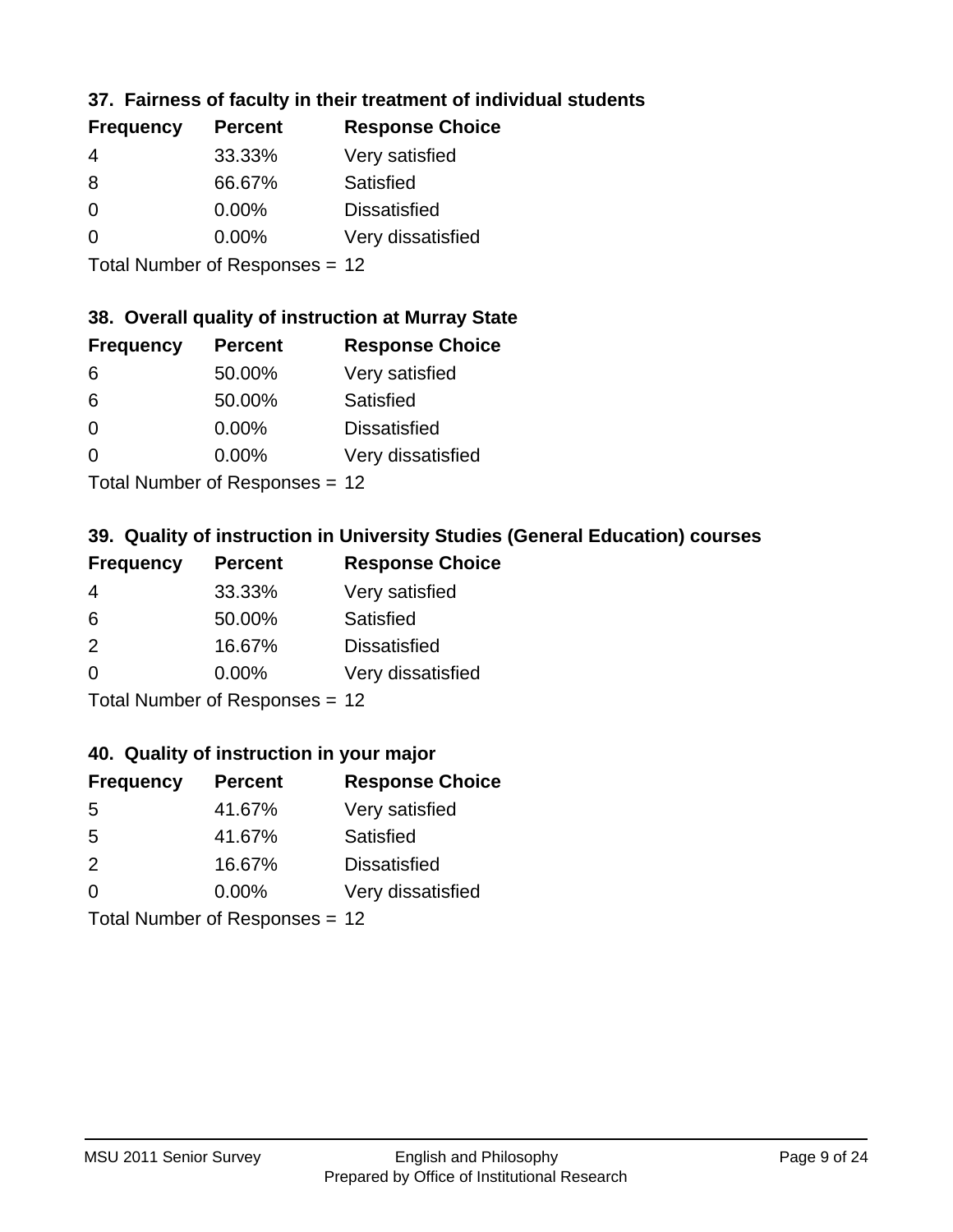## **41. Clarity of program objectives in your major**

| <b>Frequency</b> | <b>Percent</b> | <b>Response Choice</b> |
|------------------|----------------|------------------------|
| 3                | 25.00%         | Very satisfied         |
| 6                | 50.00%         | Satisfied              |
| $\mathcal{B}$    | 25.00%         | <b>Dissatisfied</b>    |
| O                | $0.00\%$       | Very dissatisfied      |
|                  |                |                        |

Total Number of Responses = 12

#### **42. Intellectual challenge of the academic program**

| <b>Frequency</b> | <b>Percent</b> | <b>Response Choice</b> |
|------------------|----------------|------------------------|
| 3                | 25.00%         | Very satisfied         |
| 9                | 75.00%         | Satisfied              |
| $\Omega$         | 0.00%          | <b>Dissatisfied</b>    |
| $\Omega$         | 0.00%          | Very dissatisfied      |
|                  |                |                        |

Total Number of Responses = 12

## **43. Encouragement and information from your major department for employment after graduation**

| <b>Frequency</b>     | <b>Percent</b>                         | <b>Response Choice</b> |
|----------------------|----------------------------------------|------------------------|
| 3                    | 25.00%                                 | Very satisfied         |
| 2                    | 16.67%                                 | Satisfied              |
| 6                    | 50.00%                                 | <b>Dissatisfied</b>    |
| $\blacktriangleleft$ | 8.33%                                  | Very dissatisfied      |
|                      | $\mathbf{r}$ . The set of $\mathbf{r}$ |                        |

Total Number of Responses = 12

## **44. Availability of opportunities to engage in a faculty-mentored research,**

## **scholarly, or creative project in your area of study/interest**

| <b>Frequency</b> | <b>Percent</b> | <b>Response Choice</b> |
|------------------|----------------|------------------------|
| 3                | 25.00%         | Very satisfied         |
| 3                | 25.00%         | Satisfied              |
| 6                | 50.00%         | <b>Dissatisfied</b>    |
| ∩                | 0.00%          | Very dissatisfied      |
|                  |                |                        |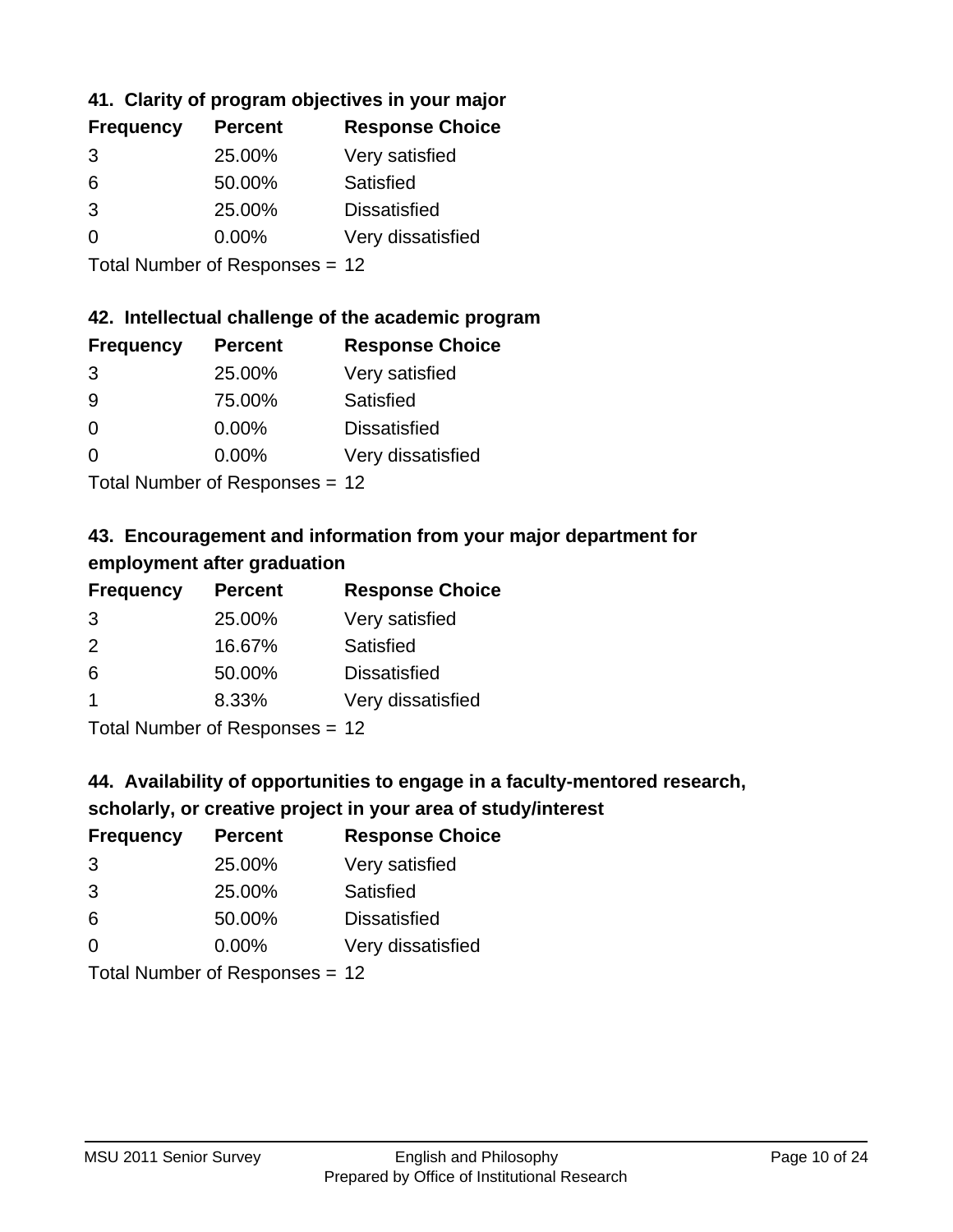#### **45. Library hours**

| <b>Frequency</b> | <b>Percent</b> | <b>Response Choice</b> |
|------------------|----------------|------------------------|
| 2                | 16.67%         | Very satisfied         |
| 5                | 41.67%         | Satisfied              |
| 3                | 25.00%         | <b>Dissatisfied</b>    |
| $\mathcal{P}$    | 16.67%         | Very dissatisfied      |
|                  |                |                        |

Total Number of Responses = 12

## **46. Effectiveness of library personnel in meeting your information needs**

| <b>Frequency</b> | <b>Percent</b> | <b>Response Choice</b> |
|------------------|----------------|------------------------|
| $\mathcal{P}$    | 16.67%         | Very satisfied         |
| 6                | 50.00%         | Satisfied              |
| 4                | 33.33%         | <b>Dissatisfied</b>    |
| ∩                | $0.00\%$       | Very dissatisfied      |
|                  |                |                        |

Total Number of Responses = 12

#### **47. Access to library resources on hand**

| <b>Frequency</b> | <b>Percent</b>             | <b>Response Choice</b> |
|------------------|----------------------------|------------------------|
| 3                | 25.00%                     | Very satisfied         |
| 5                | 41.67%                     | Satisfied              |
| 2                | 16.67%                     | <b>Dissatisfied</b>    |
| 2                | 16.67%                     | Very dissatisfied      |
|                  | Tetal Number of Desperance |                        |

Total Number of Responses = 12

#### **48. Electronic access to library resources**

| <b>Frequency</b> | <b>Percent</b>                 | <b>Response Choice</b> |
|------------------|--------------------------------|------------------------|
| -1               | 8.33%                          | Very satisfied         |
| 7                | 58.33%                         | Satisfied              |
| 4                | 33.33%                         | <b>Dissatisfied</b>    |
| $\Omega$         | $0.00\%$                       | Very dissatisfied      |
|                  | Total Number of Responses = 12 |                        |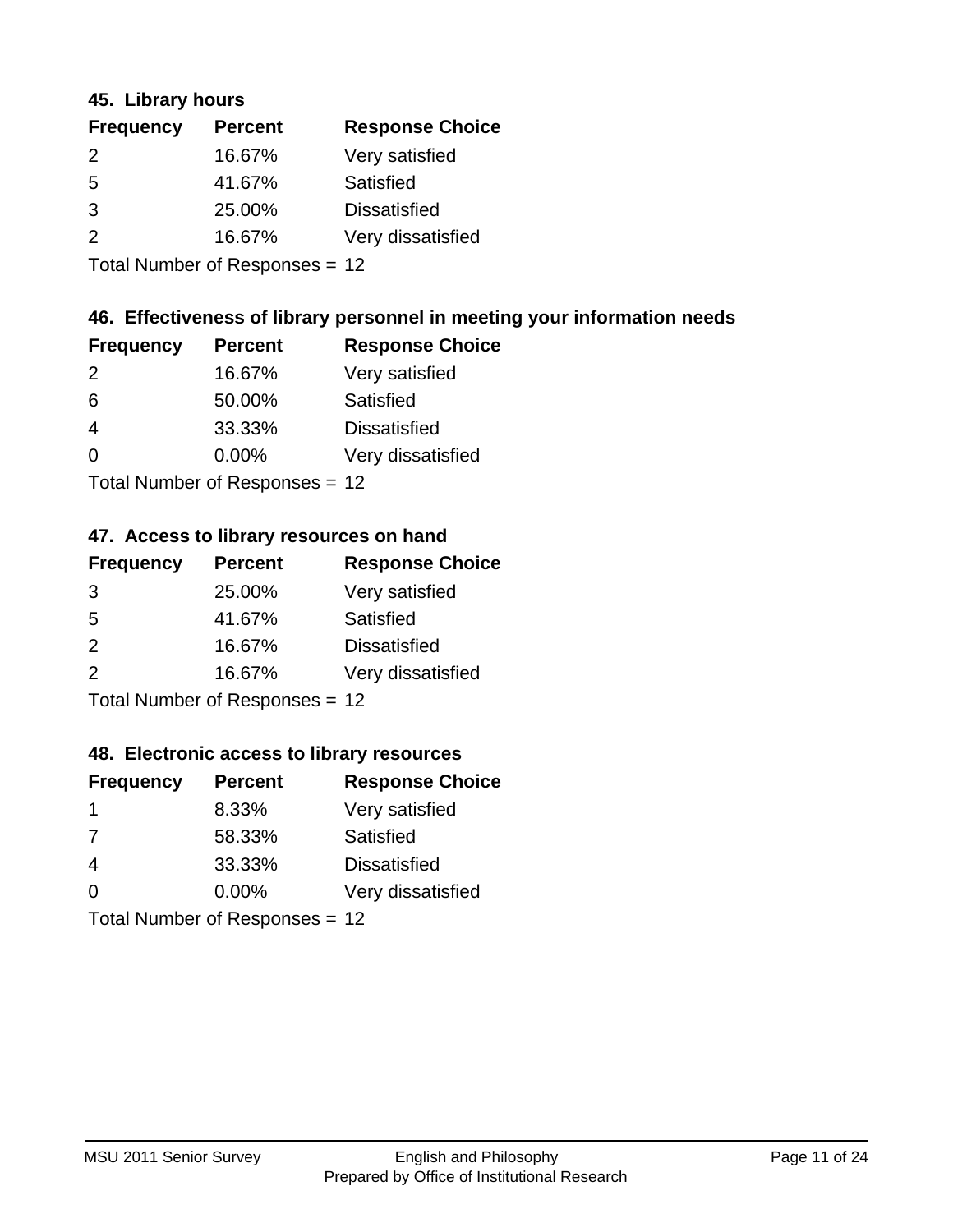**was in helping you achieve these goals. For questions 49-55, please indicate how effective University Studies at MSU** 

## **49. Writing Skills**

| <b>Frequency</b> | <b>Percent</b>                 | <b>Response Choice</b> |
|------------------|--------------------------------|------------------------|
| $\overline{4}$   | 33.33%                         | Very effective         |
| 6                | 50.00%                         | Effective              |
| $\overline{1}$   | 8.33%                          | Ineffective            |
| $\overline{1}$   | 8.33%                          | Very ineffective       |
|                  | Total Number of Responses = 12 |                        |

**50. Speaking Skills**

| <b>Frequency</b> | <b>Percent</b>                 | <b>Response Choice</b> |
|------------------|--------------------------------|------------------------|
| -1               | 8.33%                          | Very effective         |
| 6                | 50.00%                         | Effective              |
| 4                | 33.33%                         | Ineffective            |
| -1               | 8.33%                          | Very ineffective       |
|                  | Total Number of Recnonces - 12 |                        |

Total Number of Responses = 12

## **51. Critical Thinking Skills**

| <b>Frequency</b>        | <b>Percent</b>            | <b>Response Choice</b> |
|-------------------------|---------------------------|------------------------|
| 3                       | 25.00%                    | Very effective         |
| 7                       | 58.33%                    | Effective              |
| $\overline{\mathbf{1}}$ | 8.33%                     | Ineffective            |
|                         | 8.33%                     | Very ineffective       |
|                         | Total Number of Desponses |                        |

Total Number of Responses = 12

## **52. Computer Technology**

| <b>Frequency</b> | <b>Percent</b>                 | <b>Response Choice</b> |
|------------------|--------------------------------|------------------------|
| $\mathcal{P}$    | 16.67%                         | Very effective         |
| 5                | 41.67%                         | Effective              |
| 3                | 25.00%                         | Ineffective            |
| $\mathcal{P}$    | 16.67%                         | Very ineffective       |
|                  | Total Number of Responses = 12 |                        |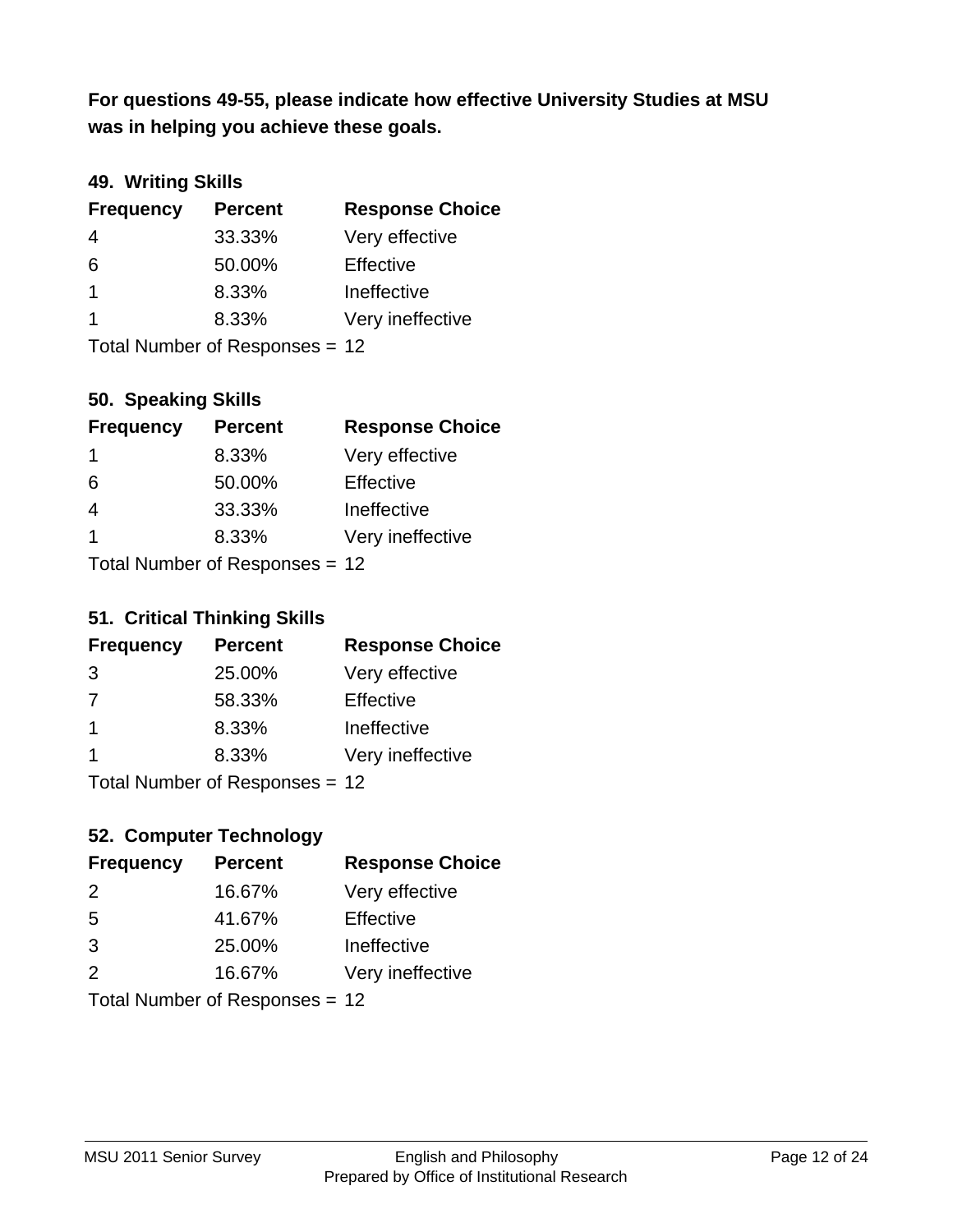## **53. General Knowledge in the liberal arts and sciences**

| <b>Frequency</b> | <b>Percent</b> | <b>Response Choice</b> |
|------------------|----------------|------------------------|
| 3                | 25.00%         | Very effective         |
| 8                | 66.67%         | Effective              |
|                  | 8.33%          | Ineffective            |
| $\Omega$         | 0.00%          | Very ineffective       |
|                  |                |                        |

Total Number of Responses = 12

## **54. International Perspectives**

| <b>Frequency</b> | <b>Percent</b> | <b>Response Choice</b> |
|------------------|----------------|------------------------|
| 4                | 33.33%         | Very effective         |
| -5               | 41.67%         | Effective              |
| $\mathcal{P}$    | 16.67%         | Ineffective            |
| -1               | 8.33%          | Very ineffective       |
|                  |                |                        |

Total Number of Responses = 12

#### **55. Stimulation of interest in areas outside your chosen field of study**

| <b>Frequency</b> | <b>Percent</b>            | <b>Response Choice</b> |
|------------------|---------------------------|------------------------|
| 3                | 25.00%                    | Very effective         |
| .5               | 41.67%                    | Effective              |
| 3                | 25.00%                    | Ineffective            |
|                  | 8.33%                     | Very ineffective       |
|                  | Total Number of Deepersoo |                        |

Total Number of Responses = 12

## **For questions 56-83, please indicate how satisfactorily the following met your needs**

#### **56. African-American Student Services**

| <b>Frequency</b> | <b>Percent</b>                 | <b>Response Choice</b> |
|------------------|--------------------------------|------------------------|
| 12               | 100.00%                        | Did not use            |
| $\Omega$         | 0.00%                          | Very satisfied         |
| $\Omega$         | 0.00%                          | Satisfied              |
| $\Omega$         | $0.00\%$                       | <b>Dissatisfied</b>    |
| $\Omega$         | 0.00%                          | Very dissatisfied      |
|                  | Total Number of Responses = 12 |                        |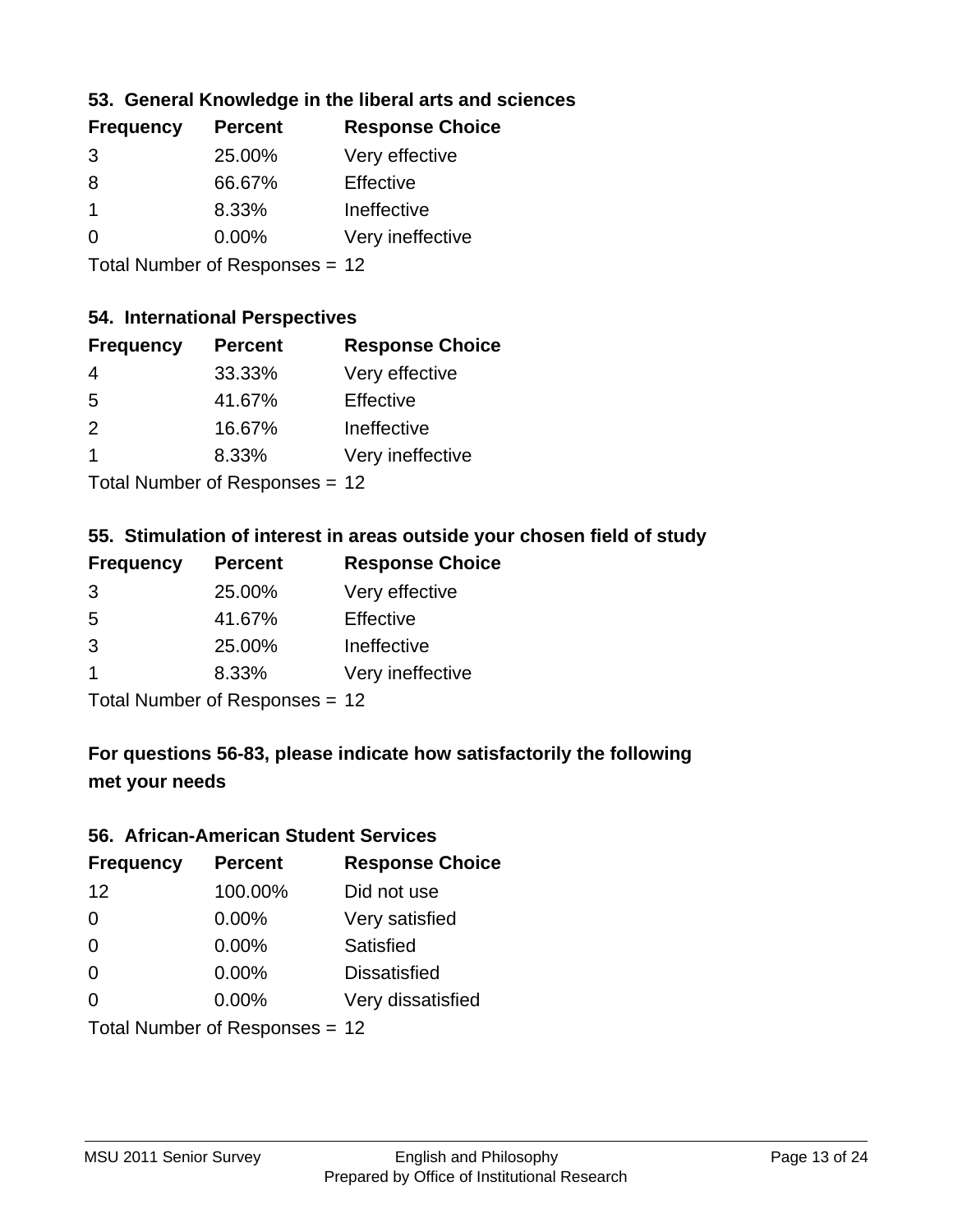#### **57. Career Services Office**

| <b>Frequency</b> | <b>Percent</b> | <b>Response Choice</b> |
|------------------|----------------|------------------------|
| 6                | 50.00%         | Did not use            |
| 1                | 8.33%          | Very satisfied         |
|                  | 33.33%         | Satisfied              |
| 1                | 8.33%          | <b>Dissatisfied</b>    |
|                  | $0.00\%$       | Very dissatisfied      |
|                  |                |                        |

Total Number of Responses = 12

## **58. Counseling and Testing Center**

| <b>Frequency</b> | <b>Percent</b>            | <b>Response Choice</b> |
|------------------|---------------------------|------------------------|
| 6                | 50.00%                    | Did not use            |
| 2                | 16.67%                    | Very satisfied         |
| $\overline{4}$   | 33.33%                    | Satisfied              |
| $\Omega$         | 0.00%                     | <b>Dissatisfied</b>    |
| ∩                | 0.00%                     | Very dissatisfied      |
|                  | Total Number of Desponses |                        |

Total Number of Responses = 12

#### **59. Cultural programming and activities**

| <b>Frequency</b> | <b>Percent</b>                   | <b>Response Choice</b> |
|------------------|----------------------------------|------------------------|
| 4                | 33.33%                           | Did not use            |
| 3                | 25.00%                           | Very satisfied         |
| 5                | 41.67%                           | Satisfied              |
| $\Omega$         | $0.00\%$                         | <b>Dissatisfied</b>    |
| $\Omega$         | $0.00\%$                         | Very dissatisfied      |
|                  | Total Number of Responses $= 12$ |                        |

| 60. E-study courses |                                |                        |  |
|---------------------|--------------------------------|------------------------|--|
| <b>Frequency</b>    | <b>Percent</b>                 | <b>Response Choice</b> |  |
| 2                   | 16.67%                         | Did not use            |  |
| 2                   | 16.67%                         | Very satisfied         |  |
| 8                   | 66.67%                         | Satisfied              |  |
| $\Omega$            | 0.00%                          | <b>Dissatisfied</b>    |  |
| $\Omega$            | $0.00\%$                       | Very dissatisfied      |  |
|                     | Total Number of Responses = 12 |                        |  |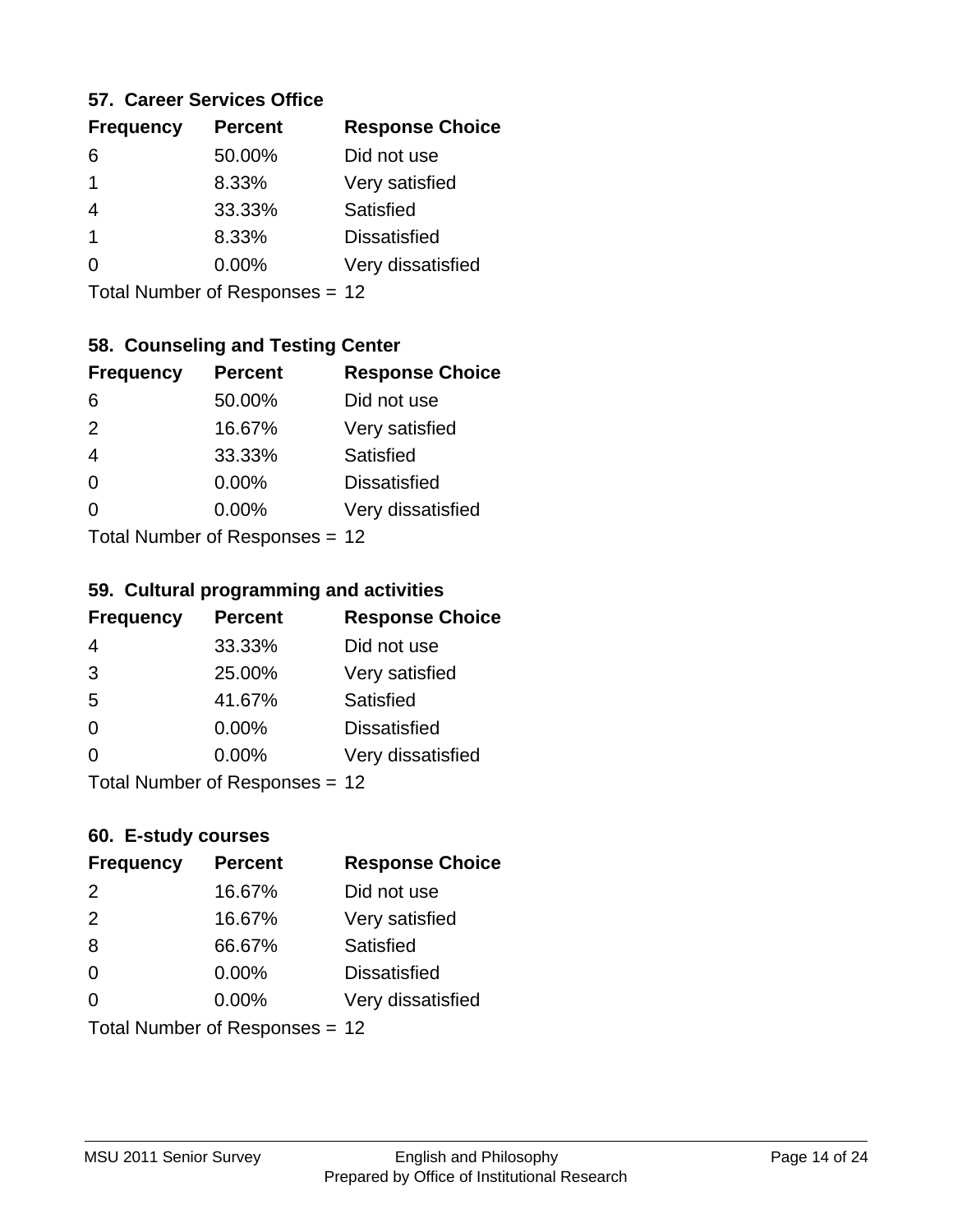#### **61. Food Services**

| <b>Frequency</b> | <b>Percent</b> | <b>Response Choice</b> |
|------------------|----------------|------------------------|
| $\mathcal{P}$    | 16.67%         | Did not use            |
| $\Omega$         | 0.00%          | Very satisfied         |
| 3                | 25.00%         | Satisfied              |
| 4                | 33.33%         | <b>Dissatisfied</b>    |
| 3                | 25.00%         | Very dissatisfied      |
|                  |                |                        |

Total Number of Responses = 12

## **62. Greek life and activities**

| <b>Frequency</b> | <b>Percent</b>                 | <b>Response Choice</b> |
|------------------|--------------------------------|------------------------|
| 9                | 75.00%                         | Did not use            |
| 2                | 16.67%                         | Very satisfied         |
| $\Omega$         | 0.00%                          | Satisfied              |
| 1                | 8.33%                          | <b>Dissatisfied</b>    |
| O                | $0.00\%$                       | Very dissatisfied      |
|                  | Total Number of Responses = 12 |                        |

#### **63. Health Services**

| <b>Frequency</b> | <b>Percent</b>            | <b>Response Choice</b> |
|------------------|---------------------------|------------------------|
| 4                | 33.33%                    | Did not use            |
| $\mathbf 1$      | 8.33%                     | Very satisfied         |
| 3                | 25.00%                    | <b>Satisfied</b>       |
| $\overline{4}$   | 33.33%                    | <b>Dissatisfied</b>    |
| $\Omega$         | $0.00\%$                  | Very dissatisfied      |
|                  | Total Number of Desponses |                        |

Total Number of Responses = 12

## **64. Honor Societies/Departmental Clubs/Special Interest Organizations**

| <b>Frequency</b> | <b>Percent</b>                 | <b>Response Choice</b> |
|------------------|--------------------------------|------------------------|
| 3                | 25.00%                         | Did not use            |
| 3                | 25.00%                         | Very satisfied         |
| $\overline{4}$   | 33.33%                         | Satisfied              |
| 2                | 16.67%                         | <b>Dissatisfied</b>    |
| $\Omega$         | 0.00%                          | Very dissatisfied      |
|                  | Total Number of Responses = 12 |                        |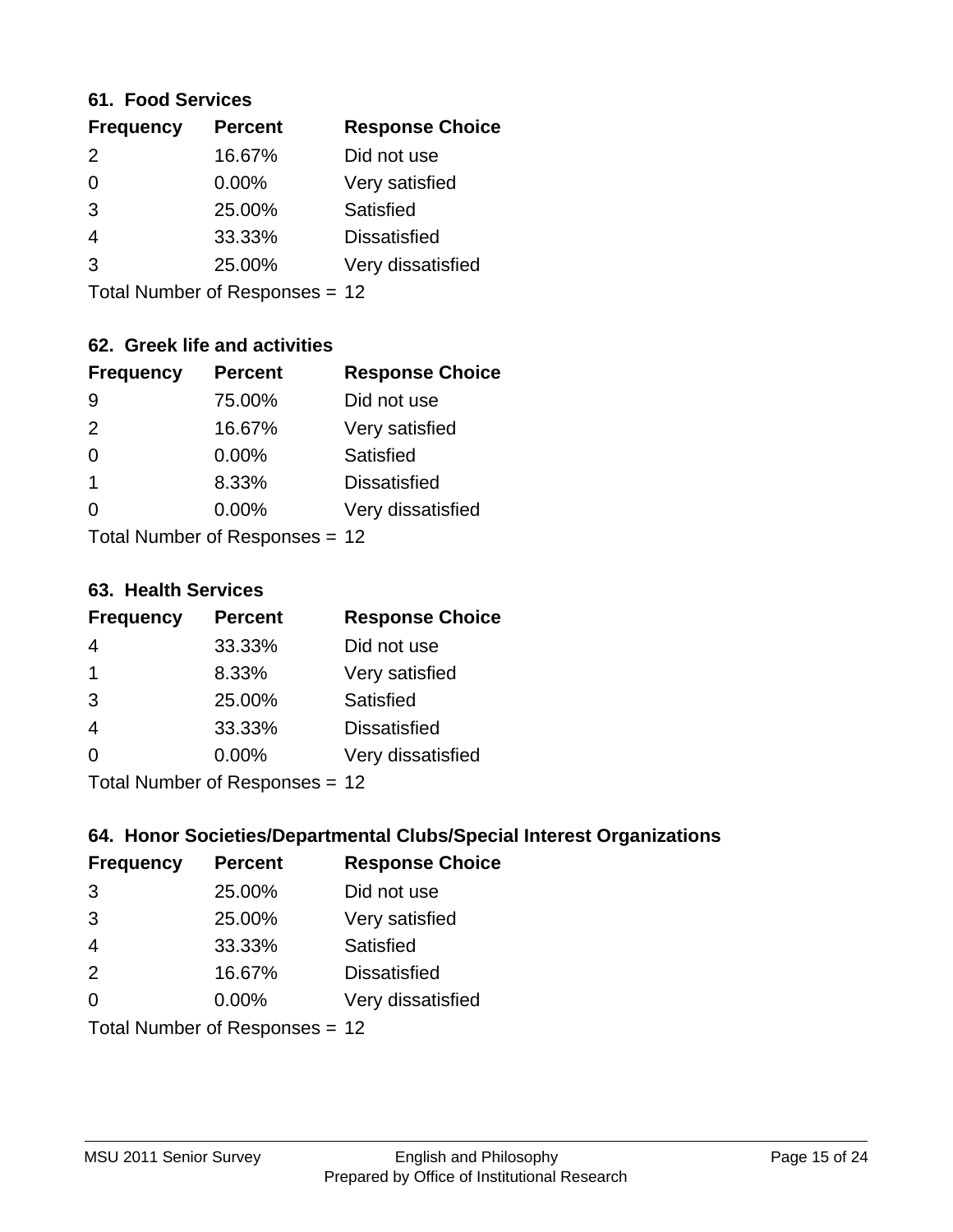#### **65. International Programs and activities**

| <b>Frequency</b> | <b>Percent</b> | <b>Response Choice</b> |
|------------------|----------------|------------------------|
| 5                | 41.67%         | Did not use            |
| $\mathcal{P}$    | 16.67%         | Very satisfied         |
| 5                | 41.67%         | Satisfied              |
| 0                | $0.00\%$       | <b>Dissatisfied</b>    |
|                  | $0.00\%$       | Very dissatisfied      |
|                  |                |                        |

Total Number of Responses = 12

## **66. International student support services**

| <b>Frequency</b> | <b>Percent</b>              | <b>Response Choice</b> |
|------------------|-----------------------------|------------------------|
| 9                | 75.00%                      | Did not use            |
| $\Omega$         | 0.00%                       | Very satisfied         |
| 3                | 25.00%                      | Satisfied              |
| $\Omega$         | 0.00%                       | <b>Dissatisfied</b>    |
| 0                | $0.00\%$                    | Very dissatisfied      |
|                  | Total Number of Despasses - |                        |

Total Number of Responses = 12

#### **67. Intramural Sports and Recreation**

| <b>Frequency</b> | <b>Percent</b>               | <b>Response Choice</b> |
|------------------|------------------------------|------------------------|
| 7                | 58.33%                       | Did not use            |
| $\mathbf 1$      | 8.33%                        | Very satisfied         |
| 2                | 16.67%                       | <b>Satisfied</b>       |
| 2                | 16.67%                       | <b>Dissatisfied</b>    |
| $\Omega$         | $0.00\%$                     | Very dissatisfied      |
|                  | $Total Number of Denonce 42$ |                        |

I otal Number of Responses = 12

## **68. Lowry Center/Community College**

| <b>Frequency</b> | <b>Percent</b>                 | <b>Response Choice</b> |
|------------------|--------------------------------|------------------------|
| 11               | 91.67%                         | Did not use            |
| 1                | 8.33%                          | Very satisfied         |
| $\Omega$         | 0.00%                          | Satisfied              |
| $\Omega$         | 0.00%                          | <b>Dissatisfied</b>    |
| $\Omega$         | $0.00\%$                       | Very dissatisfied      |
|                  | Total Number of Responses = 12 |                        |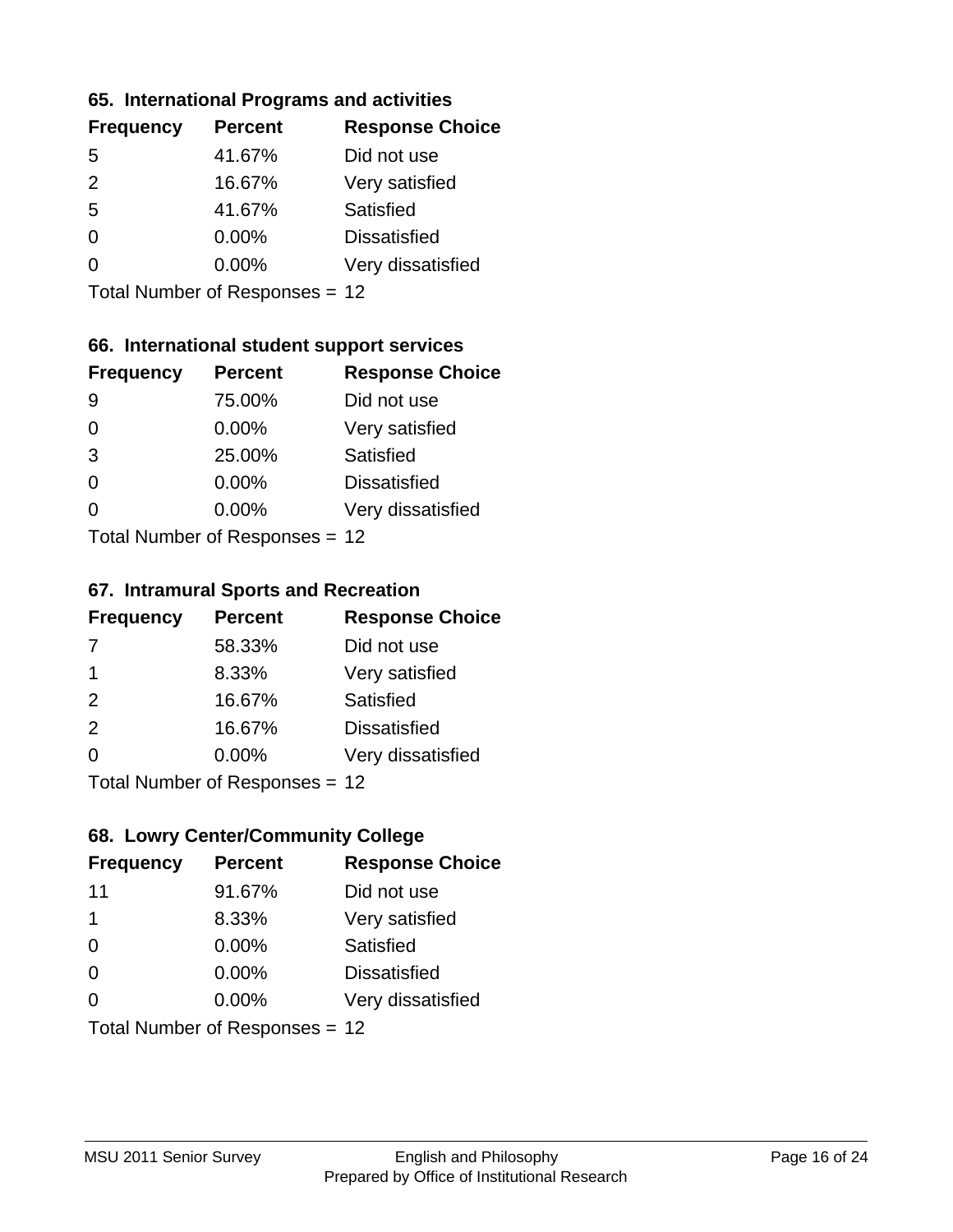## **69. Library**

| <b>Frequency</b> | <b>Percent</b> | <b>Response Choice</b> |
|------------------|----------------|------------------------|
|                  | 8.33%          | Did not use            |
| 1                | 8.33%          | Very satisfied         |
| 5                | 41.67%         | Satisfied              |
| 4                | 33.33%         | <b>Dissatisfied</b>    |
|                  | 8.33%          | Very dissatisfied      |
|                  |                |                        |

Total Number of Responses = 12

## **70. MAP Report**

| <b>Frequency</b> | <b>Percent</b>                 | <b>Response Choice</b> |
|------------------|--------------------------------|------------------------|
|                  | 0.00%                          | Did not use            |
|                  | 0.00%                          | Very satisfied         |
| 8                | 66.67%                         | Satisfied              |
| 4                | 33.33%                         | <b>Dissatisfied</b>    |
|                  | $0.00\%$                       | Very dissatisfied      |
|                  | Total Number of Responses = 12 |                        |

#### **71. MSU Web site**

| <b>Frequency</b> | <b>Percent</b>                 | <b>Response Choice</b> |
|------------------|--------------------------------|------------------------|
| $\Omega$         | $0.00\%$                       | Did not use            |
| 5                | 41.67%                         | Very satisfied         |
| 7                | 58.33%                         | Satisfied              |
| $\Omega$         | 0.00%                          | <b>Dissatisfied</b>    |
| $\Omega$         | 0.00%                          | Very dissatisfied      |
|                  | Total Number of Responses = 12 |                        |

## **72. NCAA Sports**

| <b>Frequency</b> | <b>Percent</b>                 | <b>Response Choice</b> |
|------------------|--------------------------------|------------------------|
| -9               | 75.00%                         | Did not use            |
| 1                | 8.33%                          | Very satisfied         |
| 2                | 16.67%                         | Satisfied              |
| $\Omega$         | 0.00%                          | <b>Dissatisfied</b>    |
| ∩                | $0.00\%$                       | Very dissatisfied      |
|                  | Total Number of Responses = 12 |                        |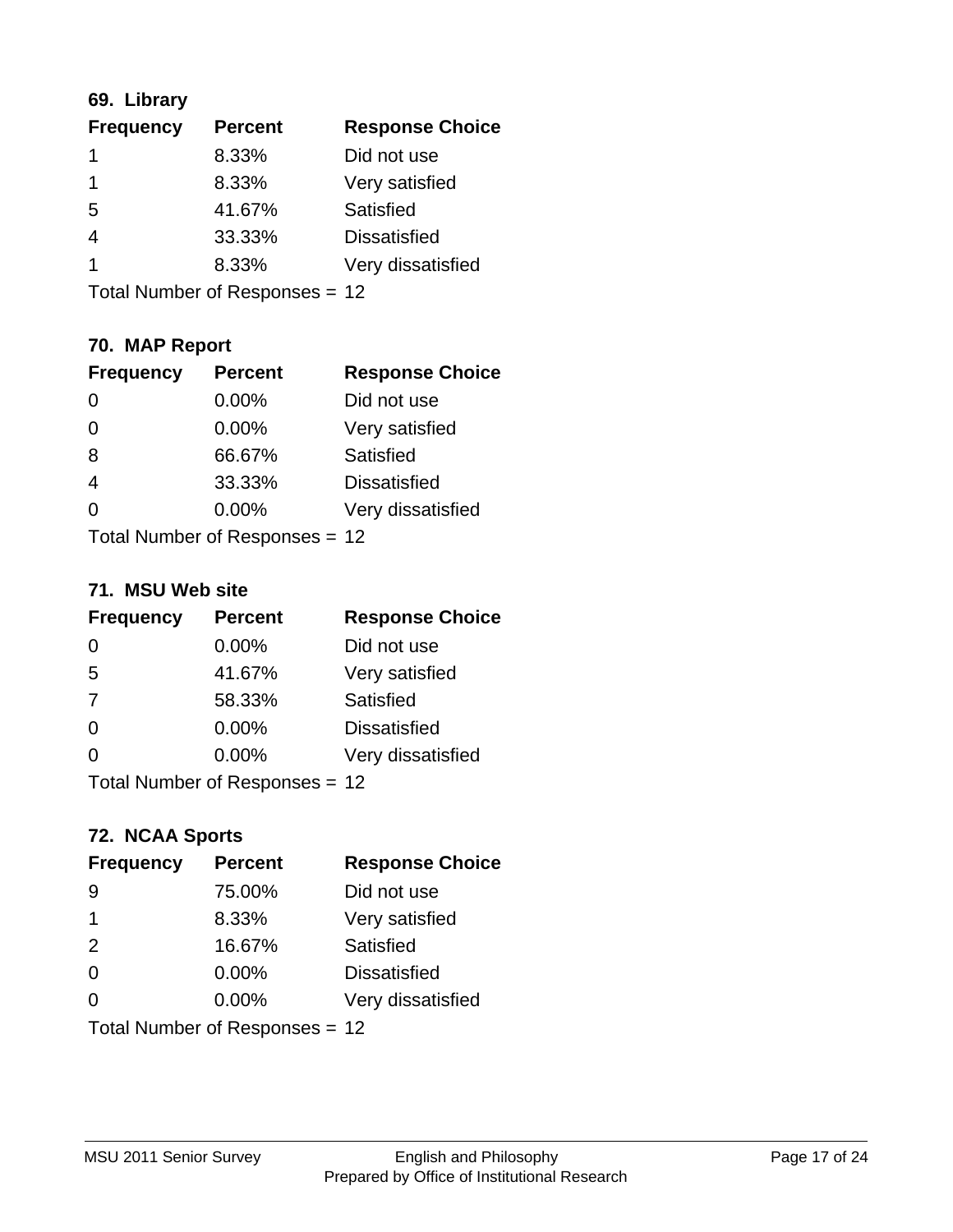## **73. Online courses that are not e-study**

| <b>Frequency</b> | <b>Percent</b> | <b>Response Choice</b> |
|------------------|----------------|------------------------|
| 10               | 83.33%         | Did not use            |
| 0                | $0.00\%$       | Very satisfied         |
| 2                | 16.67%         | Satisfied              |
| 0                | $0.00\%$       | <b>Dissatisfied</b>    |
|                  | $0.00\%$       | Very dissatisfied      |
|                  |                |                        |

Total Number of Responses = 12

## **74. Racer Touch Registration**

| <b>Frequency</b>            | <b>Percent</b> | <b>Response Choice</b> |
|-----------------------------|----------------|------------------------|
| 0                           | $0.00\%$       | Did not use            |
| 1                           | 8.33%          | Very satisfied         |
| 2                           | 16.67%         | <b>Satisfied</b>       |
| 5                           | 41.67%         | <b>Dissatisfied</b>    |
| $\overline{4}$              | 33.33%         | Very dissatisfied      |
| Total Number of Despesses - |                |                        |

Total Number of Responses = 12

## **75. Residential College programming and activities**

| <b>Frequency</b>          | <b>Percent</b> | <b>Response Choice</b> |
|---------------------------|----------------|------------------------|
| 4                         | 33.33%         | Did not use            |
| 2                         | 16.67%         | Very satisfied         |
| $\overline{4}$            | 33.33%         | Satisfied              |
| 2                         | 16.67%         | <b>Dissatisfied</b>    |
| $\Omega$                  | 0.00%          | Very dissatisfied      |
| Total Number of Desponses |                |                        |

Total Number of Responses = 12

#### **76. Scholarships/grants/student employment**

| <b>Frequency</b>               | <b>Percent</b> | <b>Response Choice</b> |
|--------------------------------|----------------|------------------------|
| 0                              | 0.00%          | Did not use            |
| $\overline{1}$                 | 8.33%          | Very satisfied         |
| 6                              | 50.00%         | Satisfied              |
| 5                              | 41.67%         | <b>Dissatisfied</b>    |
| 0                              | 0.00%          | Very dissatisfied      |
| Total Number of Responses = 12 |                |                        |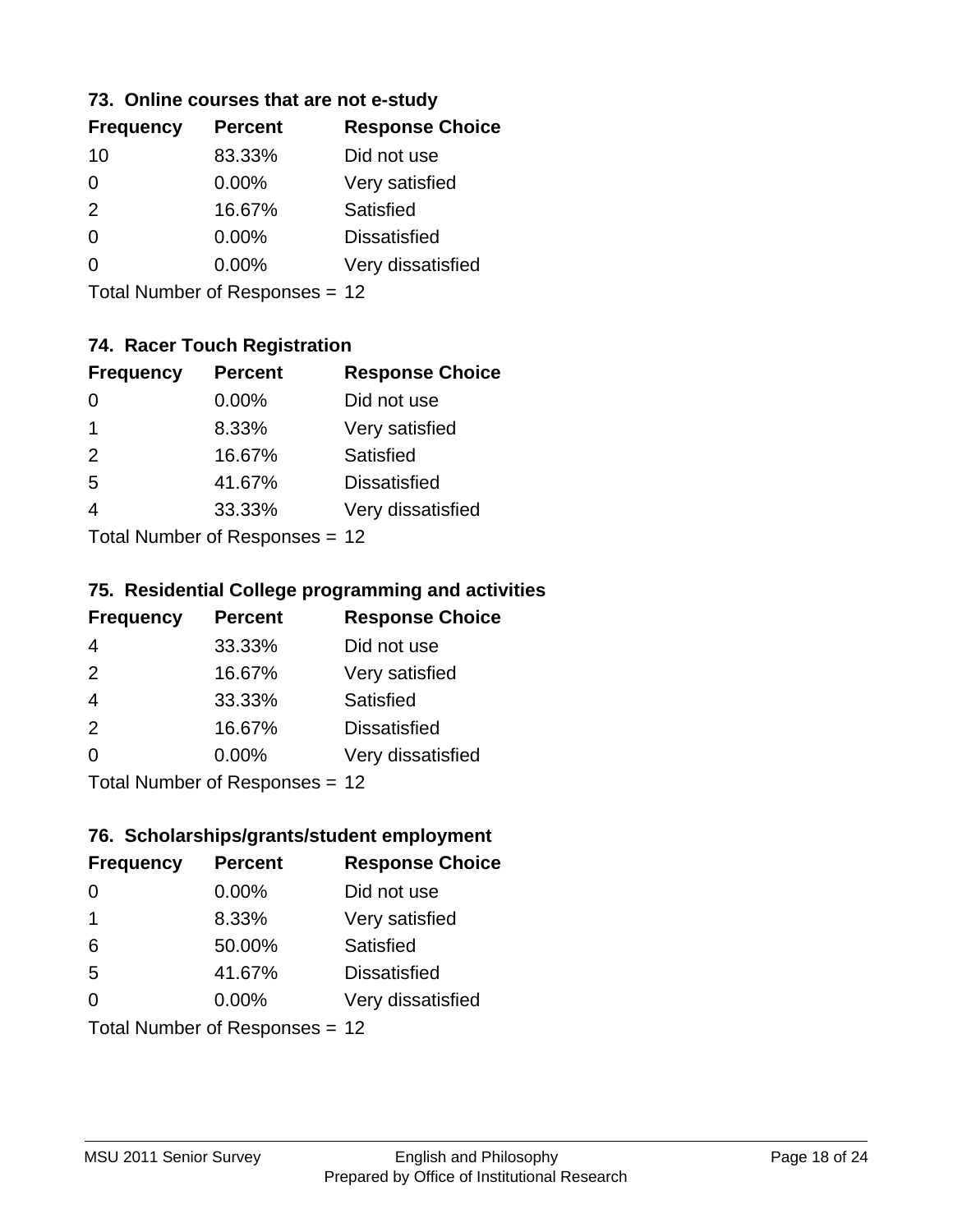#### **77. Security Services**

| <b>Frequency</b> | <b>Percent</b> | <b>Response Choice</b> |
|------------------|----------------|------------------------|
| 7                | 58.33%         | Did not use            |
| $\Omega$         | 0.00%          | Very satisfied         |
| 3                | 25.00%         | Satisfied              |
| $\mathcal{P}$    | 16.67%         | <b>Dissatisfied</b>    |
| 0                | $0.00\%$       | Very dissatisfied      |
|                  |                |                        |

Total Number of Responses = 12

## **78. Services for non-traditional students**

| <b>Frequency</b>          | <b>Percent</b> | <b>Response Choice</b> |
|---------------------------|----------------|------------------------|
| 11                        | 91.67%         | Did not use            |
| 1                         | 8.33%          | Very satisfied         |
| $\Omega$                  | $0.00\%$       | Satisfied              |
| $\Omega$                  | 0.00%          | <b>Dissatisfied</b>    |
| ∩                         | 0.00%          | Very dissatisfied      |
| Total Number of Desponses |                |                        |

Total Number of Responses = 12

## **79. Student Support Services (Trio)**

| <b>Frequency</b>                | <b>Percent</b> | <b>Response Choice</b> |
|---------------------------------|----------------|------------------------|
| 12                              | 100.00%        | Did not use            |
| $\Omega$                        | $0.00\%$       | Very satisfied         |
| $\Omega$                        | $0.00\%$       | Satisfied              |
| $\Omega$                        | 0.00%          | <b>Dissatisfied</b>    |
| $\Omega$                        | $0.00\%$       | Very dissatisfied      |
| $Total Number of Denonose = 12$ |                |                        |

I otal Number of Responses = 12

## **80. Student PIN System**

| <b>Frequency</b> | <b>Percent</b>                 | <b>Response Choice</b> |
|------------------|--------------------------------|------------------------|
| $\Omega$         | 0.00%                          | Did not use            |
| 2                | 16.67%                         | Very satisfied         |
| 6                | 50.00%                         | Satisfied              |
| $\overline{4}$   | 33.33%                         | <b>Dissatisfied</b>    |
| $\Omega$         | 0.00%                          | Very dissatisfied      |
|                  | Total Number of Responses = 12 |                        |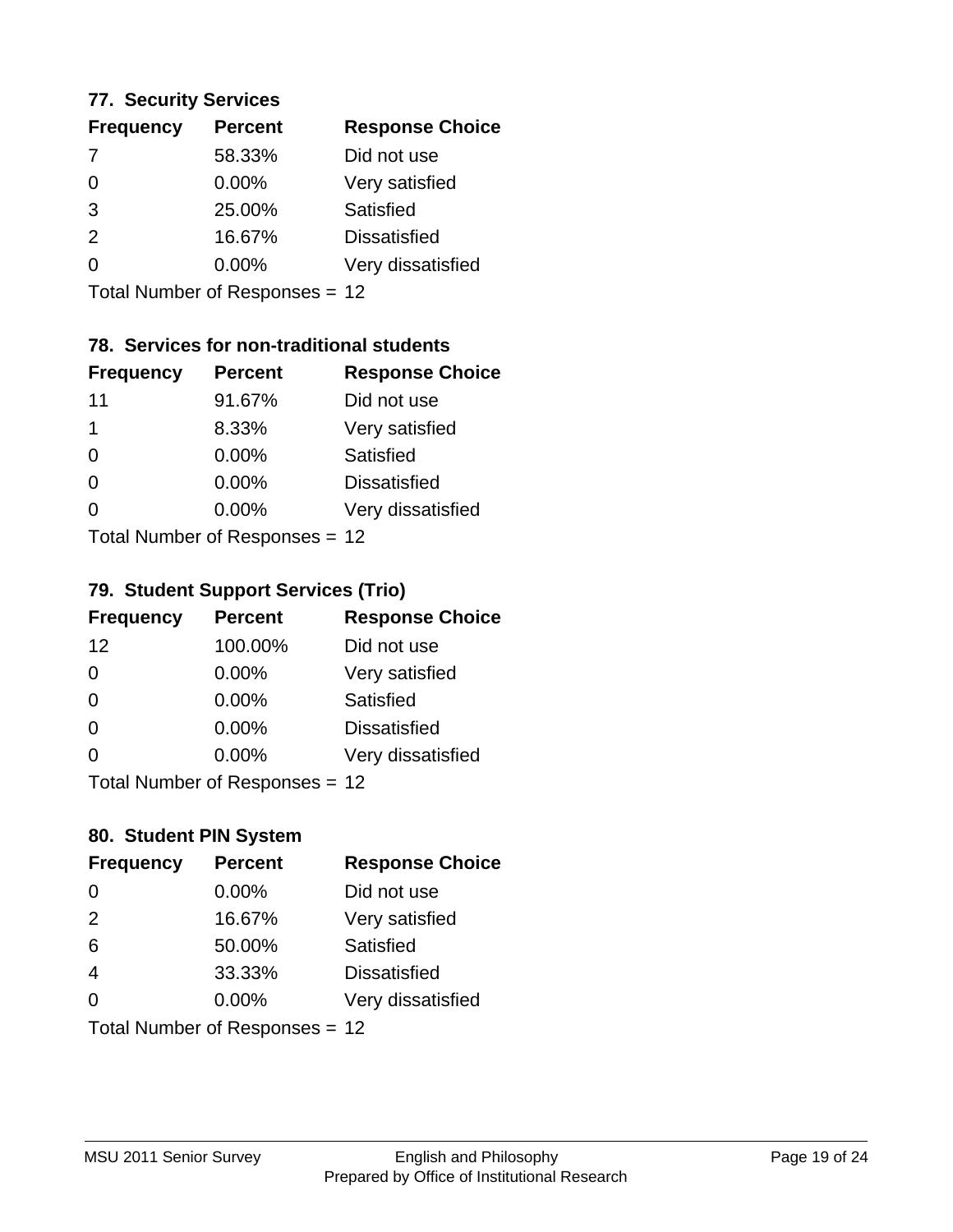## **81. Student Records/Transcript Services**

| <b>Percent</b> | <b>Response Choice</b> |
|----------------|------------------------|
| 16.67%         | Did not use            |
| 8.33%          | Very satisfied         |
| 58.33%         | Satisfied              |
| 16.67%         | <b>Dissatisfied</b>    |
| $0.00\%$       | Very dissatisfied      |
|                |                        |

Total Number of Responses = 12

## **82. Computer and Internet access for study and research needs**

| <b>Frequency</b> | <b>Percent</b>            | <b>Response Choice</b> |
|------------------|---------------------------|------------------------|
| 0                | 0.00%                     | Did not use            |
| 3                | 25.00%                    | Very satisfied         |
| 7                | 58.33%                    | Satisfied              |
| -1               | 8.33%                     | <b>Dissatisfied</b>    |
| 1                | 8.33%                     | Very dissatisfied      |
|                  | Total Number of Deepensee |                        |

Total Number of Responses = 12

#### **83. Women's Center**

| <b>Frequency</b>          | <b>Percent</b> | <b>Response Choice</b> |
|---------------------------|----------------|------------------------|
| 10                        | 83.33%         | Did not use            |
| 2                         | 16.67%         | Very satisfied         |
| $\Omega$                  | $0.00\%$       | Satisfied              |
| $\Omega$                  | $0.00\%$       | <b>Dissatisfied</b>    |
| ∩                         | 0.00%          | Very dissatisfied      |
| Total Number of Desponses |                |                        |

Total Number of Responses = 12

## **84. To what extent did you participate in Residential College activities?**

| <b>Frequency</b> | <b>Percent</b>             | <b>Response Choice</b> |
|------------------|----------------------------|------------------------|
| 4                | 33.33%                     | Did not participate    |
| $\mathcal{P}$    | 16.67%                     | Frequently             |
| 4                | 33.33%                     | Occasionally           |
| $\mathcal{P}$    | 16.67%                     | Seldom                 |
|                  | Tatal Manakan af Dagmanage |                        |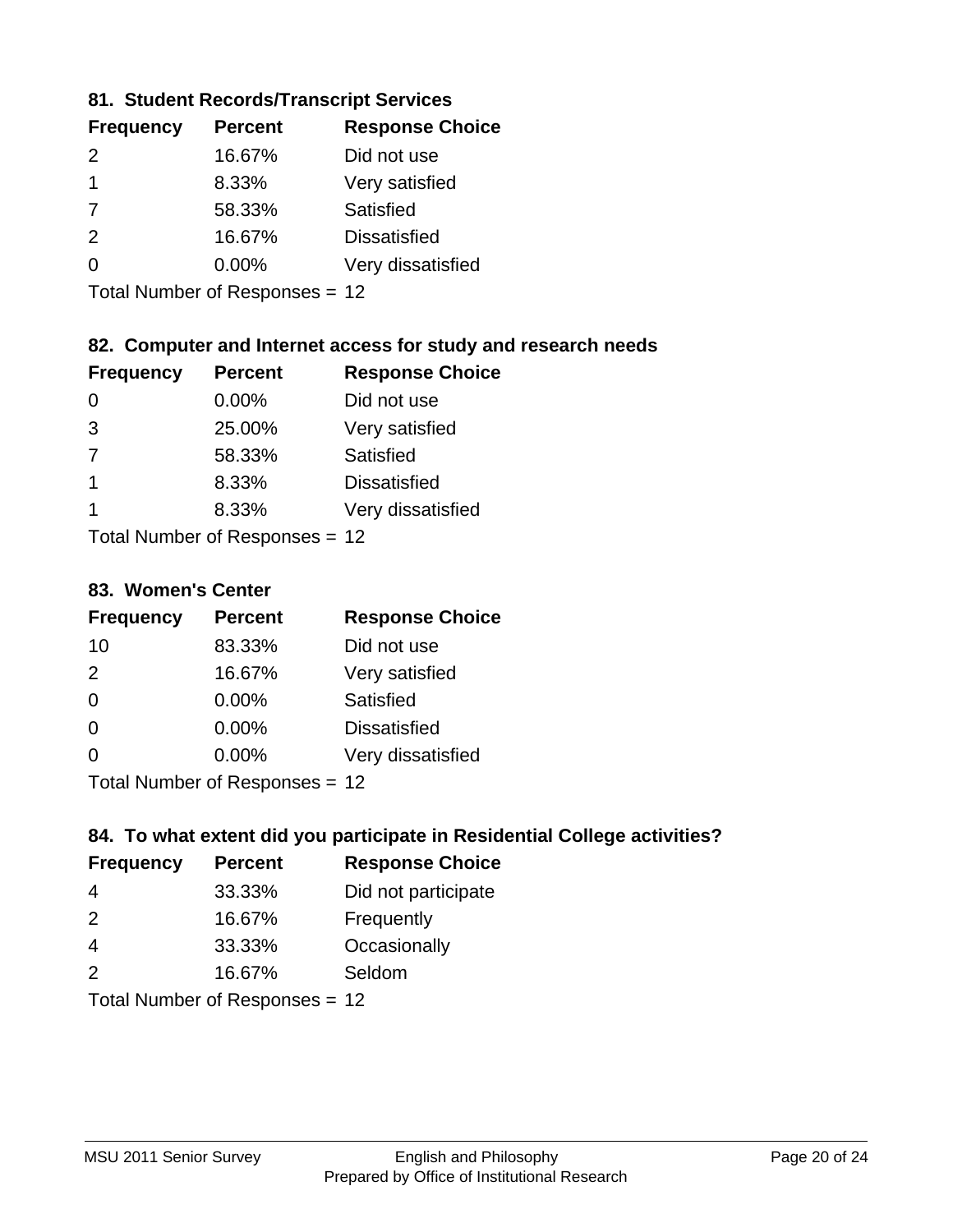| <b>Frequency</b> | <b>Percent</b> | <b>Response Choice</b>                 |
|------------------|----------------|----------------------------------------|
|                  | 8.33%          | Not familiar with Residential Colleges |
| $\overline{2}$   | 16.67%         | Very positive                          |
| -4               | 33.33%         | <b>Positive</b>                        |
| -5               | 41.67%         | <b>Negative</b>                        |
| 0                | $0.00\%$       | Very negative                          |
|                  |                |                                        |

## **85. Which phrase best describes your opinion of Residential Colleges?**

Total Number of Responses = 12

#### **Questions 86-95**

**University Graduate." Please indicate how effective your MSU experience was in The University has formulated ten desired "Characteristics of the Murray State enhancing your abilities in each area.**

**86. Engage in mature, independent and creative thought and express that thought effectively in oral and written communication;**

| <b>Percent</b> | <b>Response Choice</b> |
|----------------|------------------------|
| 33.33%         | Very effective         |
| 58.33%         | Effective              |
| 8.33%          | Ineffective            |
| $0.00\%$       | Very ineffective       |
|                |                        |

Total Number of Responses = 12

**87. Understand and apply the critical and scientific methodologies that** 

**academic disciplines employ to discover knowledge and ascertain its validity;**

| <b>Frequency</b> | <b>Percent</b> | <b>Response Choice</b> |
|------------------|----------------|------------------------|
| 3                | 25.00%         | Very effective         |
| .5               | 41.67%         | Effective              |
| 4                | 33.33%         | Ineffective            |
| $\Omega$         | 0.00%          | Very ineffective       |
|                  |                |                        |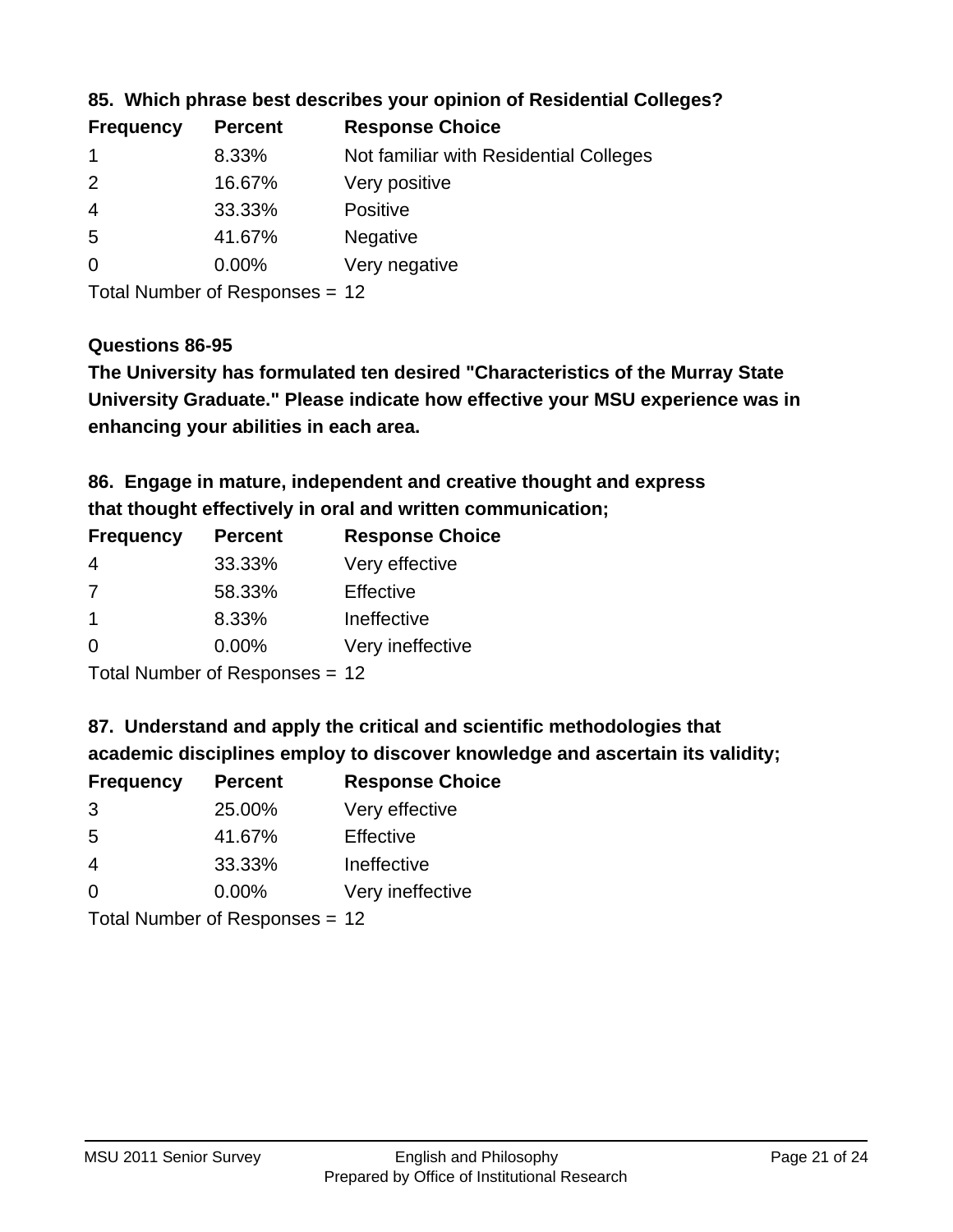## **88. Apply sound standards of information gathering, analysis and evaluation to reach logical decisions;**

| <b>Frequency</b> | <b>Percent</b> | <b>Response Choice</b> |
|------------------|----------------|------------------------|
| 3                | 25.00%         | Very effective         |
| 5                | 41.67%         | Effective              |
| $\overline{4}$   | 33.33%         | Ineffective            |
| $\Omega$         | 0.00%          | Very ineffective       |
|                  |                |                        |

Total Number of Responses = 12

## **89. Understand the roles and applications of science and technology in the solution of the problems of a changing world;**

| <b>Frequency</b>           | <b>Percent</b> | <b>Response Choice</b> |
|----------------------------|----------------|------------------------|
| $\mathcal{P}$              | 16.67%         | Very effective         |
| 6                          | 50.00%         | Effective              |
| $\overline{4}$             | 33.33%         | Ineffective            |
| $\Omega$                   | 0.00%          | Very ineffective       |
| Tatal Number of Desperance |                |                        |

Total Number of Responses = 12

## **90. Demonstrate a critical understanding of the world's historical, literary, philosophical, and artistic traditions;**

| <b>Frequency</b> | <b>Percent</b> | <b>Response Choice</b> |
|------------------|----------------|------------------------|
| 5                | 41.67%         | Very effective         |
| 4                | 33.33%         | Effective              |
| 3                | 25.00%         | Ineffective            |
| $\Omega$         | 0.00%          | Very ineffective       |
|                  |                |                        |

Total Number of Responses = 12

## **91. Understand the dynamics of cultural diversity, of competing economic and political systems, and of complex moral and ethical issues;**

| <b>Frequency</b> | <b>Percent</b>                 | <b>Response Choice</b> |
|------------------|--------------------------------|------------------------|
| 3                | 25.00%                         | Very effective         |
| 8                | 66.67%                         | Effective              |
| $\mathbf 1$      | 8.33%                          | Ineffective            |
| $\Omega$         | 0.00%                          | Very ineffective       |
|                  | Total Number of Responses = 12 |                        |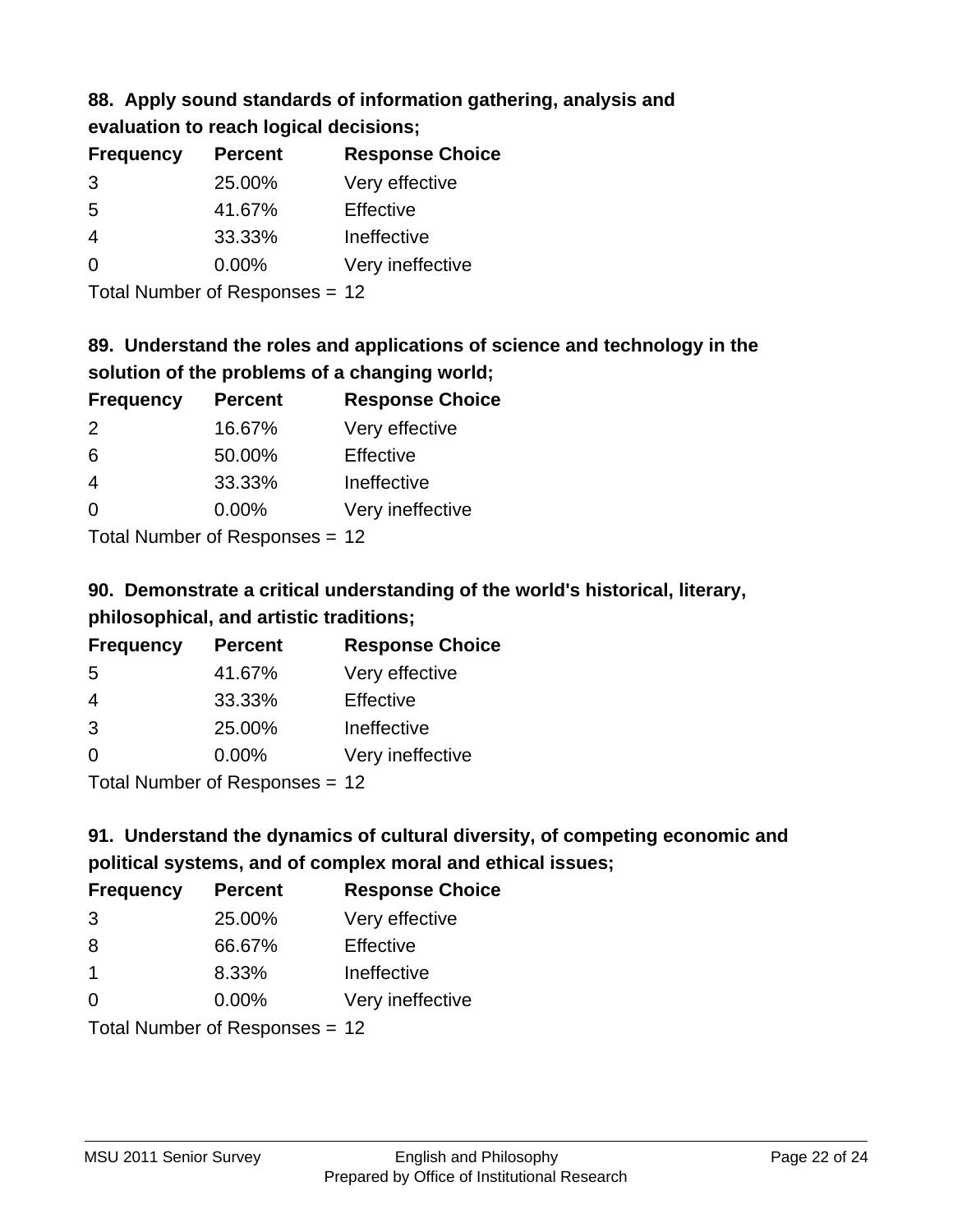## **92. Understand the nature of and engage in ethical behavior and**

**responsible citizenship;**

| <b>Frequency</b> | <b>Percent</b> | <b>Response Choice</b> |
|------------------|----------------|------------------------|
| 4                | 33.33%         | Very effective         |
| 6                | 50.00%         | Effective              |
| $\mathcal{P}$    | 16.67%         | Ineffective            |
| $\Omega$         | $0.00\%$       | Very ineffective       |
|                  |                |                        |

Total Number of Responses = 12

## **93. Understand the importance of the behaviors necessary to maintain a healthy lifestyle;**

| <b>Frequency</b>          | <b>Percent</b> | <b>Response Choice</b> |
|---------------------------|----------------|------------------------|
| $\mathcal{P}$             | 16.67%         | Very effective         |
| 6                         | 50.00%         | Effective              |
| $\overline{4}$            | 33.33%         | Ineffective            |
| $\Omega$                  | 0.00%          | Very ineffective       |
| Total Number of Desponses |                |                        |

Total Number of Responses = 12

## **94. Demonstrate mastery of a chosen field of study; and**

| <b>Frequency</b> | <b>Percent</b> | <b>Response Choice</b> |
|------------------|----------------|------------------------|
| 3                | 25.00%         | Very effective         |
| 7                | 58.33%         | Effective              |
| $\mathcal{P}$    | 16.67%         | Ineffective            |
| $\Omega$         | $0.00\%$       | Very ineffective       |
|                  |                |                        |

Total Number of Responses = 12

## **95. Value intellectual pursuit and continuous learning in a changing world.**

| <b>Frequency</b>          | <b>Percent</b> | <b>Response Choice</b> |
|---------------------------|----------------|------------------------|
| 5                         | 41.67%         | Very effective         |
| 6                         | 50.00%         | Effective              |
| -1                        | 8.33%          | Ineffective            |
| $\Omega$                  | 0.00%          | Very ineffective       |
| Total Number of Deepensee |                |                        |